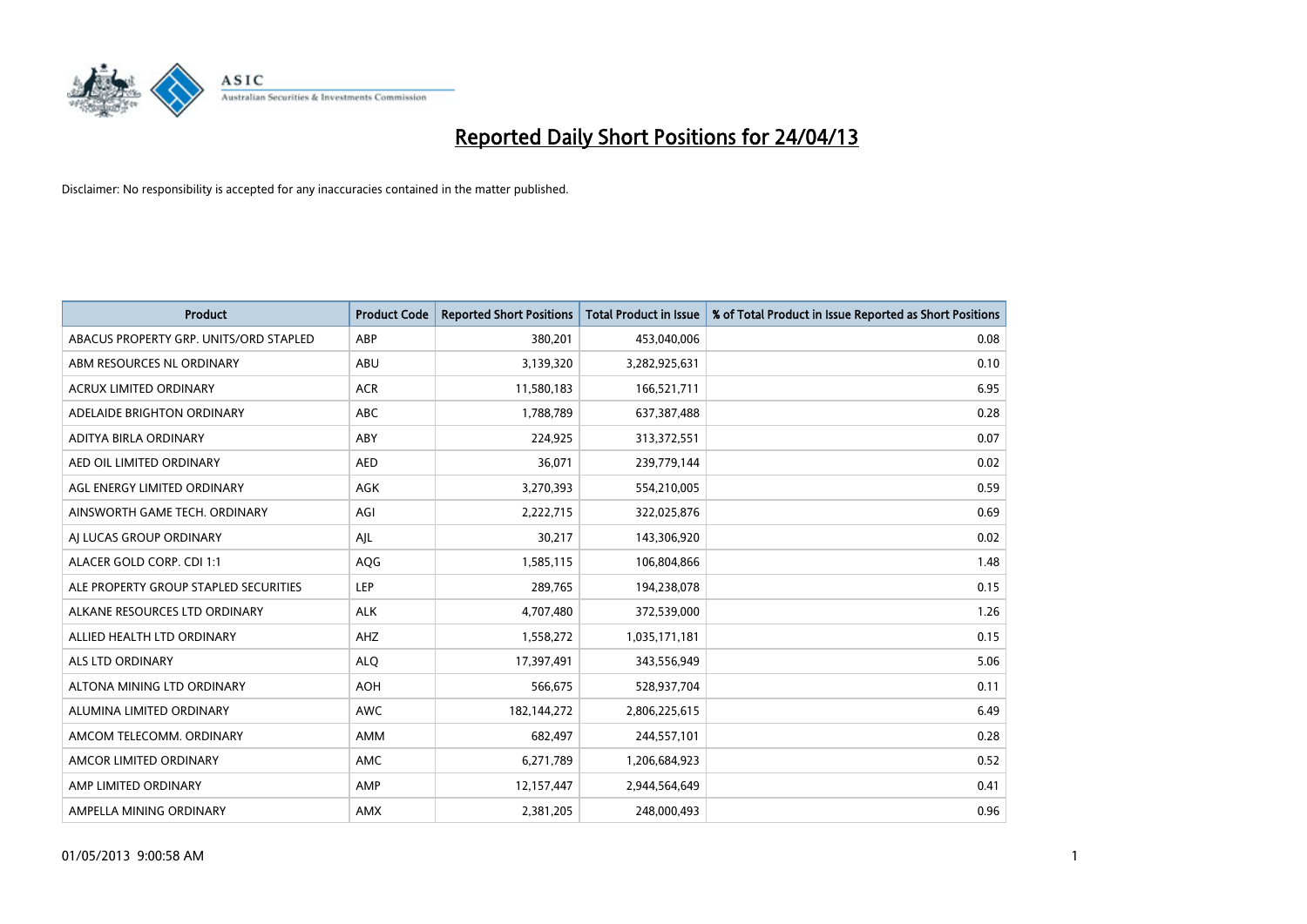

| <b>Product</b>                            | <b>Product Code</b> | <b>Reported Short Positions</b> | <b>Total Product in Issue</b> | % of Total Product in Issue Reported as Short Positions |
|-------------------------------------------|---------------------|---------------------------------|-------------------------------|---------------------------------------------------------|
| ANGLOGOLD ASHANTI CDI 5:1                 | AGG                 | 1                               | 89,207,765                    | 0.00                                                    |
| ANSELL LIMITED ORDINARY                   | <b>ANN</b>          | 10,804,301                      | 130,841,339                   | 8.26                                                    |
| ANTARES ENERGY LTD ORDINARY               | AZZ                 | 375,867                         | 257,000,000                   | 0.15                                                    |
| ANZ BANKING GRP LTD ORDINARY              | ANZ                 | 3,722,852                       | 2,743,749,158                 | 0.14                                                    |
| APA GROUP STAPLED SECURITIES              | <b>APA</b>          | 10,043,796                      | 835,750,807                   | 1.20                                                    |
| APN NEWS & MEDIA ORDINARY                 | <b>APN</b>          | 15,432,827                      | 661,526,586                   | 2.33                                                    |
| AQUARIUS PLATINUM. ORDINARY               | <b>AOP</b>          | 11,402,244                      | 486,851,336                   | 2.34                                                    |
| AQUILA RESOURCES ORDINARY                 | <b>AQA</b>          | 11,491,067                      | 411,804,442                   | 2.79                                                    |
| ARAFURA RESOURCE LTD ORDINARY             | <b>ARU</b>          | 381,677                         | 441,270,644                   | 0.09                                                    |
| ARB CORPORATION ORDINARY                  | ARP                 | 213,695                         | 72,481,302                    | 0.29                                                    |
| ARDENT LEISURE GROUP STAPLED SECURITIES   | AAD                 | 3,828,376                       | 397,803,987                   | 0.96                                                    |
| ARISTOCRAT LEISURE ORDINARY               | <b>ALL</b>          | 7,711,549                       | 551,418,047                   | 1.40                                                    |
| ARRIUM LTD ORDINARY                       | ARI                 | 5,106,347                       | 1,355,433,903                 | 0.38                                                    |
| ASCIANO LIMITED ORDINARY                  | <b>AIO</b>          | 10,070,720                      | 975,385,664                   | 1.03                                                    |
| ASG GROUP LIMITED ORDINARY                | <b>ASZ</b>          | 1,292,856                       | 206,720,839                   | 0.63                                                    |
| ASPEN GROUP ORD/UNITS STAPLED             | APZ                 | 186,859                         | 1,192,665,422                 | 0.02                                                    |
| ASTRO JAP PROP GROUP STAPLED US PROHIBIT. | AJA                 | 77,707                          | 67,211,752                    | 0.12                                                    |
| ASX LIMITED ORDINARY                      | ASX                 | 2,325,589                       | 175,136,729                   | 1.33                                                    |
| ATLAS IRON LIMITED ORDINARY               | <b>AGO</b>          | 41,231,835                      | 909,718,409                   | 4.53                                                    |
| AUCKLAND INTERNATION ORDINARY             | AIA                 | 123                             | 1,322,564,489                 | 0.00                                                    |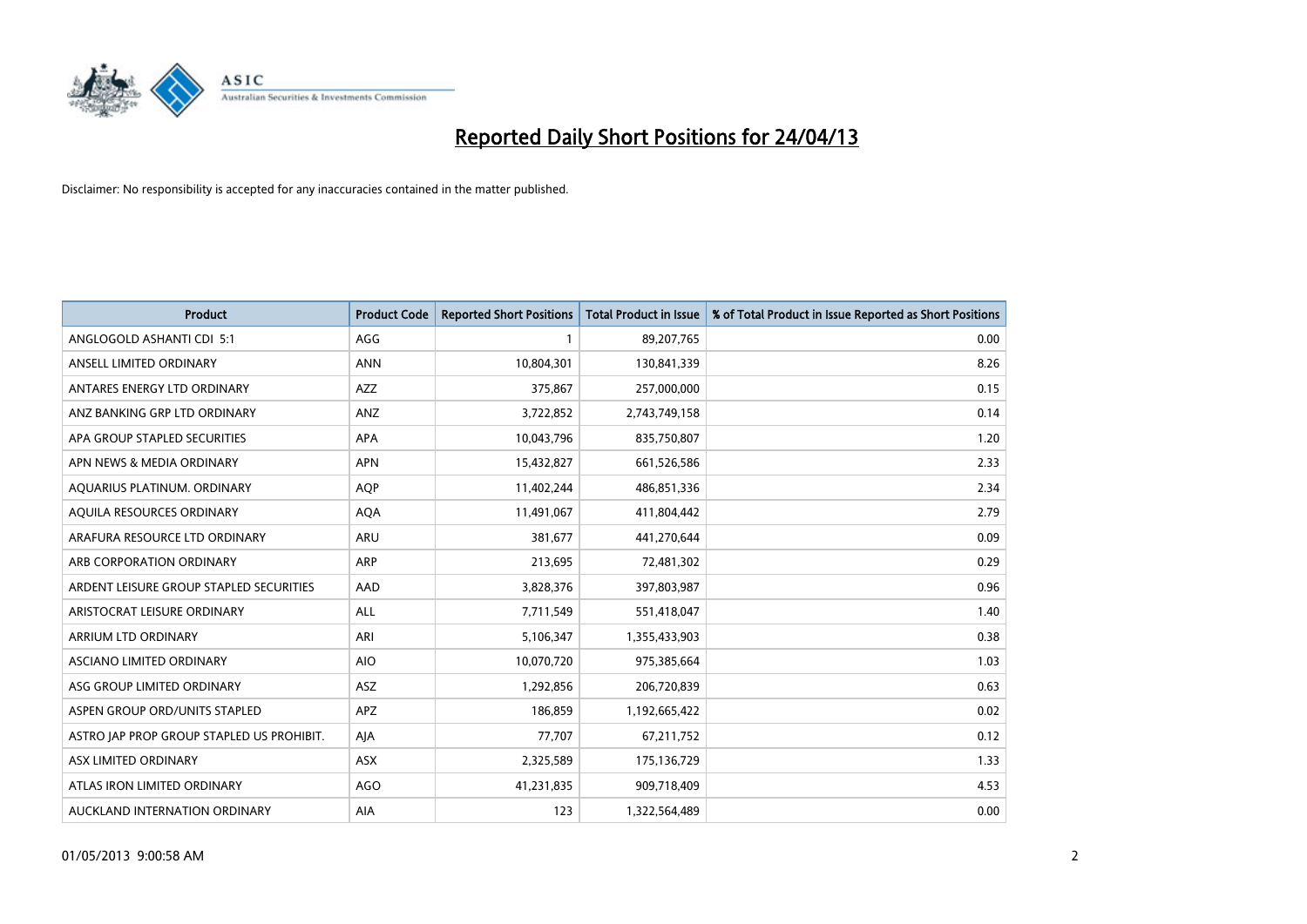

| <b>Product</b>                       | <b>Product Code</b> | <b>Reported Short Positions</b> | <b>Total Product in Issue</b> | % of Total Product in Issue Reported as Short Positions |
|--------------------------------------|---------------------|---------------------------------|-------------------------------|---------------------------------------------------------|
| AURIZON HOLDINGS LTD ORDINARY        | AZJ                 | 7,601,484                       | 2,137,284,503                 | 0.36                                                    |
| AURORA OIL & GAS ORDINARY            | AUT                 | 4,585,891                       | 447,885,778                   | 1.02                                                    |
| <b>AUSDRILL LIMITED ORDINARY</b>     | <b>ASL</b>          | 4,199,469                       | 309,585,297                   | 1.36                                                    |
| AUSENCO LIMITED ORDINARY             | AAX                 | 355,065                         | 123,527,574                   | 0.29                                                    |
| <b>AUSTAL LIMITED ORDINARY</b>       | ASB                 | 826,929                         | 346,007,639                   | 0.24                                                    |
| AUSTBROKERS HOLDINGS ORDINARY        | <b>AUB</b>          | 3,831                           | 57,618,015                    | 0.01                                                    |
| AUSTIN ENGINEERING ORDINARY          | ANG                 | 455,255                         | 73,164,403                    | 0.62                                                    |
| AUSTRALAND PROPERTY STAPLED SECURITY | <b>ALZ</b>          | 319,988                         | 578,324,670                   | 0.06                                                    |
| AUSTRALIAN AGRICULT, ORDINARY        | AAC                 | 1,635,012                       | 312,949,029                   | 0.52                                                    |
| AUSTRALIAN INFRASTR, UNITS/ORDINARY  | <b>AIX</b>          | 3,054,472                       | 620,733,944                   | 0.49                                                    |
| AUSTRALIAN PHARM. ORDINARY           | API                 | 240,463                         | 488,115,883                   | 0.05                                                    |
| <b>AUTOMOTIVE HOLDINGS ORDINARY</b>  | <b>AHE</b>          | 402,433                         | 260,579,682                   | 0.15                                                    |
| AVIENNINGS LIMITED ORDINARY          | AVI                 | 67,781                          | 274,588,694                   | 0.02                                                    |
| AWE LIMITED ORDINARY                 | AWE                 | 5,137,808                       | 522,116,985                   | 0.98                                                    |
| AZIMUTH RES LTD ORDINARY             | <b>AZH</b>          | 1,549,147                       | 430,626,680                   | 0.36                                                    |
| BANDANNA ENERGY ORDINARY             | <b>BND</b>          | 24,512,372                      | 528,481,199                   | 4.64                                                    |
| BANK OF QUEENSLAND. ORDINARY         | <b>BOQ</b>          | 3,562,817                       | 312,878,919                   | 1.14                                                    |
| <b>BASE RES LIMITED ORDINARY</b>     | <b>BSE</b>          | 1,844,040                       | 561,840,029                   | 0.33                                                    |
| <b>BATHURST RESOURCES ORDINARY</b>   | <b>BTU</b>          | 33,013,426                      | 697,247,997                   | 4.73                                                    |
| <b>BC IRON LIMITED ORDINARY</b>      | <b>BCI</b>          | 484,329                         | 123,104,384                   | 0.39                                                    |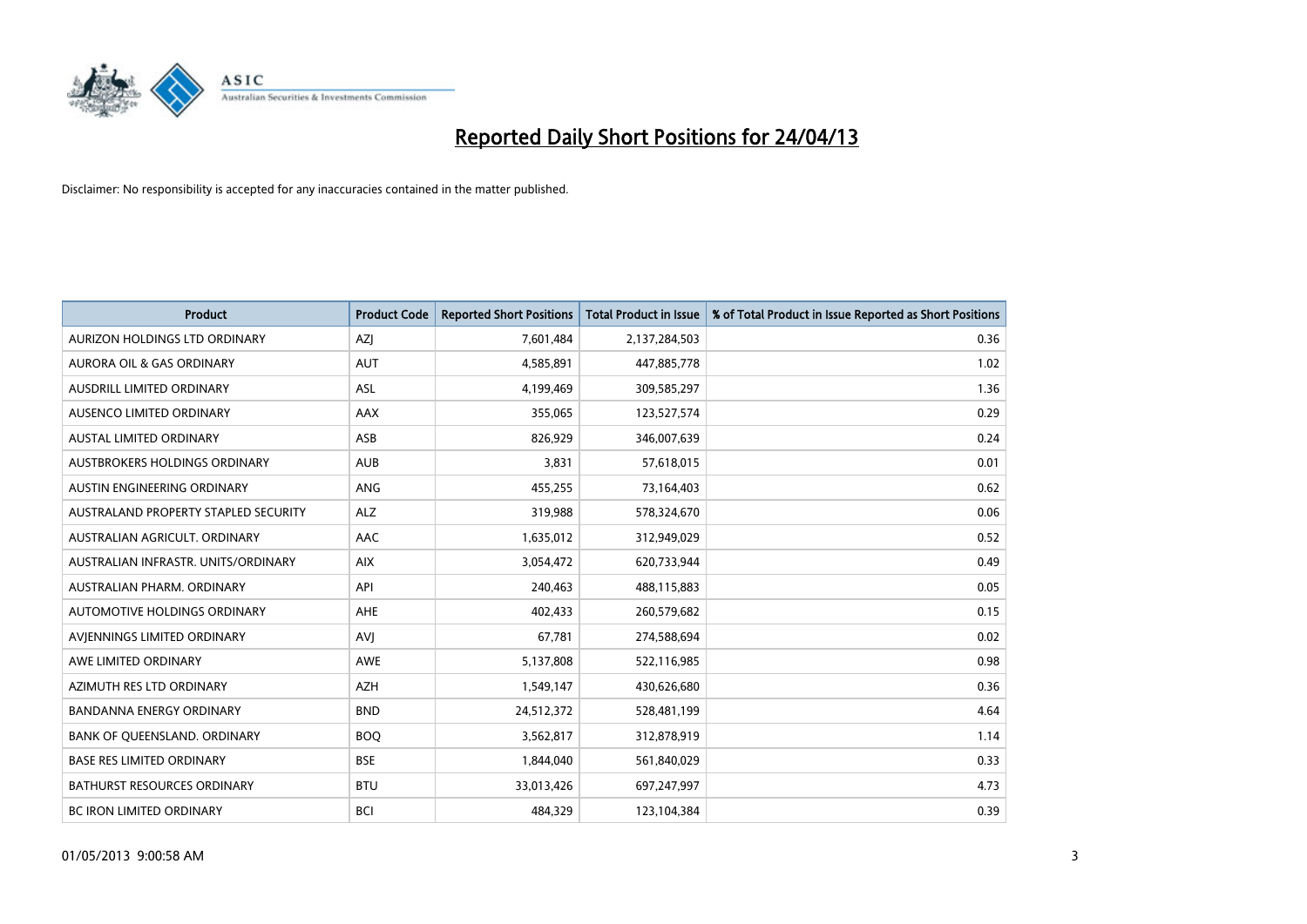

| <b>Product</b>                                | <b>Product Code</b> | <b>Reported Short Positions</b> | <b>Total Product in Issue</b> | % of Total Product in Issue Reported as Short Positions |
|-----------------------------------------------|---------------------|---------------------------------|-------------------------------|---------------------------------------------------------|
| BEACH ENERGY LIMITED ORDINARY                 | <b>BPT</b>          | 14,157,230                      | 1,267,805,688                 | 1.12                                                    |
| BEADELL RESOURCE LTD ORDINARY                 | <b>BDR</b>          | 29,005,919                      | 786,477,280                   | 3.69                                                    |
| BENDIGO AND ADELAIDE ORDINARY                 | <b>BEN</b>          | 13,862,863                      | 407,153,612                   | 3.40                                                    |
| BERKELEY RESOURCES ORDINARY                   | <b>BKY</b>          | 141,193                         | 179,393,273                   | 0.08                                                    |
| <b>BHP BILLITON LIMITED ORDINARY</b>          | <b>BHP</b>          | 13,359,516                      | 3,211,691,105                 | 0.42                                                    |
| <b>BILLABONG ORDINARY</b>                     | <b>BBG</b>          | 12,051,643                      | 478,944,292                   | 2.52                                                    |
| <b>BLACKMORES LIMITED ORDINARY</b>            | BKL                 | 2,452                           | 16,972,069                    | 0.01                                                    |
| <b>BLACKTHORN RESOURCES ORD US PROHIBITED</b> | <b>BTR</b>          | 298,504                         | 164,285,950                   | 0.18                                                    |
| BLUESCOPE STEEL LTD ORDINARY                  | <b>BSL</b>          | 7,269,249                       | 558,243,305                   | 1.30                                                    |
| <b>BOART LONGYEAR ORDINARY</b>                | <b>BLY</b>          | 15, 137, 233                    | 461,163,412                   | 3.28                                                    |
| <b>BORAL LIMITED, ORDINARY</b>                | <b>BLD</b>          | 23,885,506                      | 774,000,641                   | 3.09                                                    |
| <b>BRADKEN LIMITED ORDINARY</b>               | <b>BKN</b>          | 6,856,184                       | 169,240,662                   | 4.05                                                    |
| <b>BRAMBLES LIMITED ORDINARY</b>              | <b>BXB</b>          | 2,470,090                       | 1,557,224,829                 | 0.16                                                    |
| <b>BREVILLE GROUP LTD ORDINARY</b>            | <b>BRG</b>          | 1,826,759                       | 130,095,322                   | 1.40                                                    |
| BROCKMAN MINING LTD ORDINARY                  | <b>BCK</b>          | 91,872                          | 7,894,482,131                 | 0.00                                                    |
| <b>BURU ENERGY ORDINARY</b>                   | <b>BRU</b>          | 17,313,332                      | 274,036,429                   | 6.32                                                    |
| <b>BWP TRUST ORDINARY UNITS</b>               | <b>BWP</b>          | 4,166,107                       | 537,753,954                   | 0.77                                                    |
| <b>CABCHARGE AUSTRALIA ORDINARY</b>           | CAB                 | 8,474,410                       | 120,430,683                   | 7.04                                                    |
| CALTEX AUSTRALIA ORDINARY                     | <b>CTX</b>          | 3,842,898                       | 270,000,000                   | 1.42                                                    |
| CAPE LAMBERT RES LTD ORDINARY                 | <b>CFE</b>          | 1,027,763                       | 687,283,792                   | 0.15                                                    |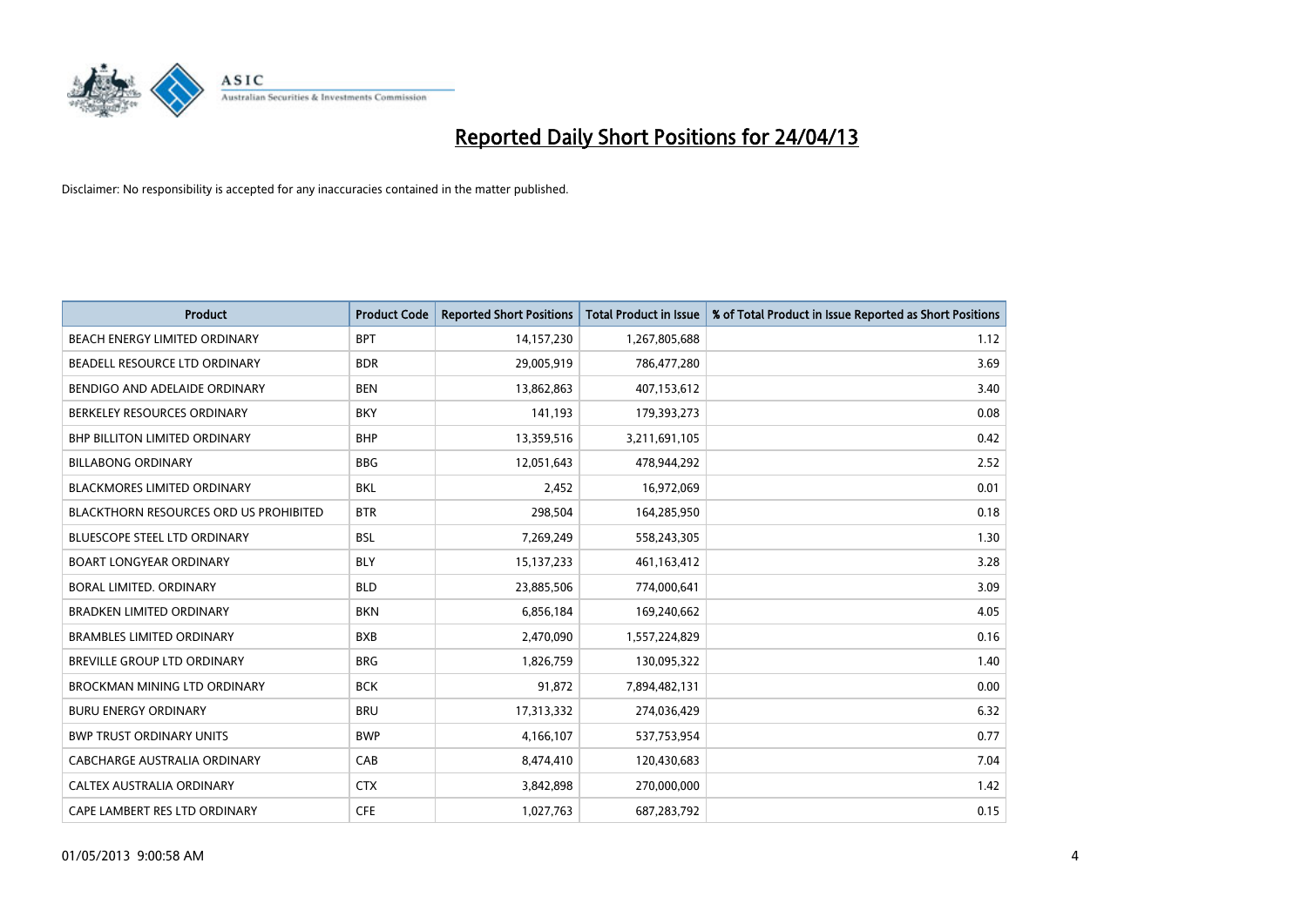

| <b>Product</b>                          | <b>Product Code</b> | <b>Reported Short Positions</b> | <b>Total Product in Issue</b> | % of Total Product in Issue Reported as Short Positions |
|-----------------------------------------|---------------------|---------------------------------|-------------------------------|---------------------------------------------------------|
| CARABELLA RES LTD ORDINARY              | <b>CLR</b>          | 53,326                          | 152,361,547                   | 0.03                                                    |
| <b>CARBON ENERGY ORDINARY</b>           | <b>CNX</b>          | 48,071                          | 782,684,355                   | 0.01                                                    |
| <b>CARDNO LIMITED ORDINARY</b>          | CDD                 | 7,382,027                       | 143,726,327                   | 5.14                                                    |
| CARNARVON PETROLEUM ORDINARY            | <b>CVN</b>          | 90,191                          | 934,109,501                   | 0.01                                                    |
| CARSALES.COM LTD ORDINARY               | <b>CRZ</b>          | 3,127,821                       | 236,113,495                   | 1.32                                                    |
| <b>CASH CONVERTERS ORDINARY</b>         | CCV                 | 337,739                         | 423,861,025                   | 0.08                                                    |
| CENTRAL PETROLEUM ORDINARY              | <b>CTP</b>          | 785,715                         | 1,440,078,845                 | 0.05                                                    |
| CERAMIC FUEL CELLS ORDINARY             | <b>CFU</b>          | 741,996                         | 1,559,231,320                 | 0.05                                                    |
| CFS RETAIL TRUST GRP STAPLED SECURITIES | <b>CFX</b>          | 62,279,268                      | 2,828,495,659                 | 2.20                                                    |
| CHALLENGER DIV.PRO. STAPLED UNITS       | <b>CDI</b>          | 36,792                          | 214,101,013                   | 0.02                                                    |
| CHALLENGER LIMITED ORDINARY             | <b>CGF</b>          | 2,378,764                       | 532,319,752                   | 0.45                                                    |
| CHANDLER MACLEOD LTD ORDINARY           | <b>CMG</b>          | 150,000                         | 469,679,390                   | 0.03                                                    |
| CHARTER HALL GROUP STAPLED US PROHIBIT. | <b>CHC</b>          | 178,859                         | 302,262,312                   | 0.06                                                    |
| <b>CHARTER HALL RETAIL UNITS</b>        | <b>COR</b>          | 2,607,280                       | 337,582,974                   | 0.77                                                    |
| <b>CHORUS LIMITED ORDINARY</b>          | CNU                 | 277,407                         | 389,299,049                   | 0.07                                                    |
| CITIGOLD CORP LTD ORDINARY              | <b>CTO</b>          | 153,427                         | 1,352,907,765                 | 0.01                                                    |
| <b>CLOUGH LIMITED ORDINARY</b>          | <b>CLO</b>          | 910,925                         | 777,606,843                   | 0.12                                                    |
| COAL OF AFRICA LTD ORDINARY             | <b>CZA</b>          | 432                             | 1,048,368,613                 | 0.00                                                    |
| <b>COALSPUR MINES LTD ORDINARY</b>      | <b>CPL</b>          | 15,575,107                      | 634,248,901                   | 2.46                                                    |
| COCA-COLA AMATIL ORDINARY               | <b>CCL</b>          | 4,327,618                       | 763,590,249                   | 0.57                                                    |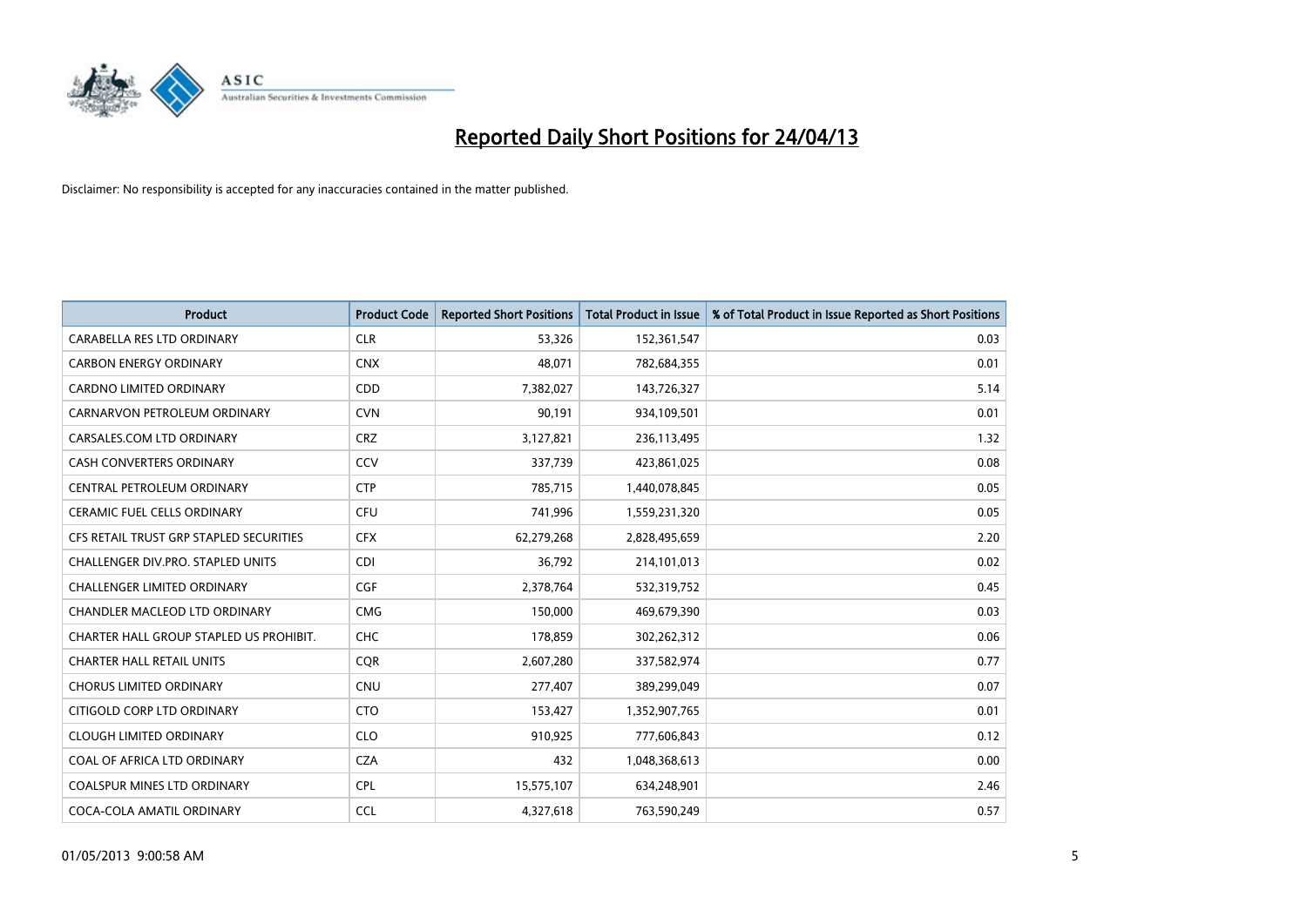

| <b>Product</b>                          | <b>Product Code</b> | <b>Reported Short Positions</b> | <b>Total Product in Issue</b> | % of Total Product in Issue Reported as Short Positions |
|-----------------------------------------|---------------------|---------------------------------|-------------------------------|---------------------------------------------------------|
| <b>COCHLEAR LIMITED ORDINARY</b>        | <b>COH</b>          | 4,108,007                       | 57,040,932                    | 7.20                                                    |
| <b>COCKATOO COAL ORDINARY</b>           | <b>COK</b>          | 12,637,998                      | 1,016,746,908                 | 1.24                                                    |
| <b>CODAN LIMITED ORDINARY</b>           | <b>CDA</b>          | 106,286                         | 176,926,104                   | 0.06                                                    |
| COFFEY INTERNATIONAL ORDINARY           | <b>COF</b>          | 53,244                          | 255,833,165                   | 0.02                                                    |
| COMMONWEALTH BANK, ORDINARY             | <b>CBA</b>          | 9,281,030                       | 1,609,180,841                 | 0.58                                                    |
| <b>COMMONWEALTH PROP ORDINARY UNITS</b> | <b>CPA</b>          | 15,583,136                      | 2,347,003,413                 | 0.66                                                    |
| <b>COMPASS RESOURCES ORDINARY</b>       | <b>CMR</b>          | 7,472                           | 1,403,744,100                 | 0.00                                                    |
| <b>COMPUTERSHARE LTD ORDINARY</b>       | <b>CPU</b>          | 11,557,022                      | 556,203,079                   | 2.08                                                    |
| COOPER ENERGY LTD ORDINARY              | <b>COE</b>          | 205,379                         | 329,099,922                   | 0.06                                                    |
| <b>CORP TRAVEL LIMITED ORDINARY</b>     | <b>CTD</b>          | 145,144                         | 77,410,044                    | 0.19                                                    |
| <b>CREDIT CORP GROUP ORDINARY</b>       | <b>CCP</b>          | 4,926                           | 45,932,899                    | 0.01                                                    |
| <b>CROMWELL PROP STAPLED SECURITIES</b> | <b>CMW</b>          | 2,218,378                       | 1,460,982,142                 | 0.15                                                    |
| <b>CROWN LIMITED ORDINARY</b>           | <b>CWN</b>          | 4,499,410                       | 728,394,185                   | 0.62                                                    |
| <b>CSG LIMITED ORDINARY</b>             | CSV                 | 105,497                         | 278,155,477                   | 0.04                                                    |
| <b>CSL LIMITED ORDINARY</b>             | <b>CSL</b>          | 1,149,527                       | 495,232,830                   | 0.23                                                    |
| <b>CSR LIMITED ORDINARY</b>             | <b>CSR</b>          | 48,971,807                      | 506,000,315                   | 9.68                                                    |
| <b>CUDECO LIMITED ORDINARY</b>          | CDU                 | 3,214,235                       | 199,877,294                   | 1.61                                                    |
| DART ENERGY LTD ORDINARY                | <b>DTE</b>          | 13,499,867                      | 878,988,226                   | 1.54                                                    |
| DATA#3 LIMITED ORDINARY                 | <b>DTL</b>          | 9,071                           | 153,974,950                   | 0.01                                                    |
| DAVID JONES LIMITED ORDINARY            | <b>DJS</b>          | 54,593,701                      | 531,788,775                   | 10.27                                                   |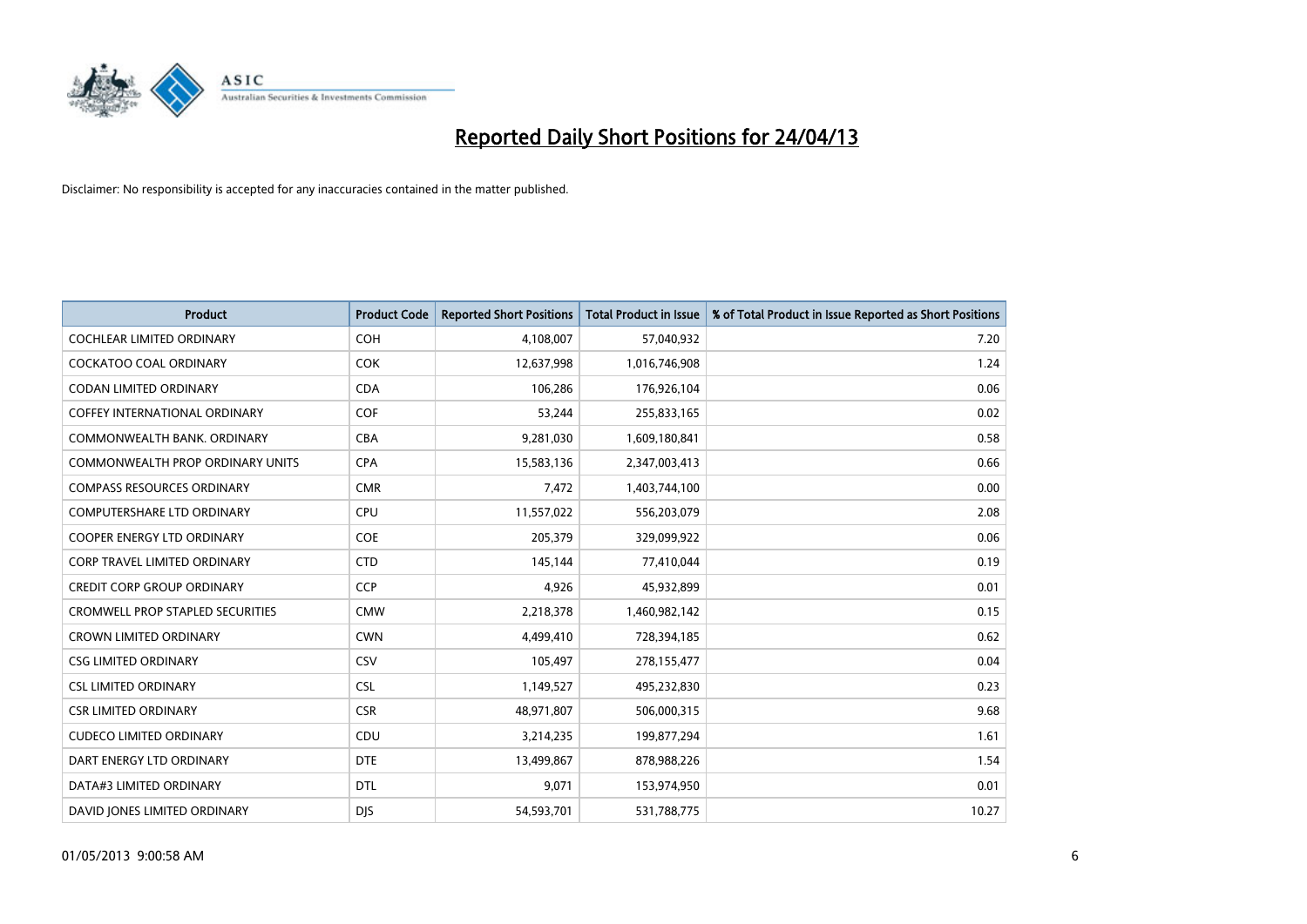

| <b>Product</b>                       | <b>Product Code</b> | <b>Reported Short Positions</b> | <b>Total Product in Issue</b> | % of Total Product in Issue Reported as Short Positions |
|--------------------------------------|---------------------|---------------------------------|-------------------------------|---------------------------------------------------------|
| <b>DECMIL GROUP LIMITED ORDINARY</b> | <b>DCG</b>          | 2,777,738                       | 168,203,219                   | 1.65                                                    |
| DEXUS PROPERTY GROUP STAPLED UNITS   | <b>DXS</b>          | 13,445,662                      | 4,839,024,176                 | 0.28                                                    |
| DISCOVERY METALS LTD ORDINARY        | <b>DML</b>          | 8,330,006                       | 486,986,451                   | 1.71                                                    |
| DOMINO PIZZA ENTERPR ORDINARY        | <b>DMP</b>          | 297,905                         | 70,192,674                    | 0.42                                                    |
| DORAY MINERALS LTD ORDINARY          | <b>DRM</b>          | 57,921                          | 141,866,768                   | 0.04                                                    |
| DOWNER EDI LIMITED ORDINARY          | <b>DOW</b>          | 5,886,310                       | 433,409,429                   | 1.36                                                    |
| DRILLSEARCH ENERGY ORDINARY          | <b>DLS</b>          | 10,349,833                      | 427,353,371                   | 2.42                                                    |
| DUET GROUP STAPLED US PROHIBIT.      | <b>DUE</b>          | 15,182,801                      | 1,169,314,842                 | 1.30                                                    |
| DULUXGROUP LIMITED ORDINARY          | <b>DLX</b>          | 9,647,441                       | 374,507,181                   | 2.58                                                    |
| <b>DWS LTD ORDINARY</b>              | <b>DWS</b>          | 298,769                         | 132,362,763                   | 0.23                                                    |
| ECHO ENTERTAINMENT ORDINARY          | <b>EGP</b>          | 4,649,869                       | 825,672,730                   | 0.56                                                    |
| ELDERS LIMITED ORDINARY              | <b>ELD</b>          | 16,455,412                      | 448,598,480                   | 3.67                                                    |
| ELEMENTAL MINERALS ORDINARY          | <b>ELM</b>          | 33,456                          | 288,587,228                   | 0.01                                                    |
| ELEMENTOS LIMITED ORDINARY           | <b>ELT</b>          | 16                              | 149,531,420                   | 0.00                                                    |
| <b>EMECO HOLDINGS ORDINARY</b>       | <b>EHL</b>          | 10,339,880                      | 599,675,707                   | 1.72                                                    |
| <b>ENDEAVOUR MIN CORP CDI 1:1</b>    | <b>EVR</b>          | 130,444                         | 126,964,939                   | 0.10                                                    |
| ENERGY RESOURCES ORDINARY 'A'        | ERA                 | 9,542,259                       | 517,725,062                   | 1.84                                                    |
| <b>ENERGY WORLD CORPOR, ORDINARY</b> | <b>EWC</b>          | 19,417,475                      | 1,734,166,672                 | 1.12                                                    |
| <b>ENVESTRA LIMITED ORDINARY</b>     | <b>ENV</b>          | 636,975                         | 1,734,646,628                 | 0.04                                                    |
| EQUATORIAL RES LTD ORDINARY          | EQX                 | 150,000                         | 119,835,353                   | 0.13                                                    |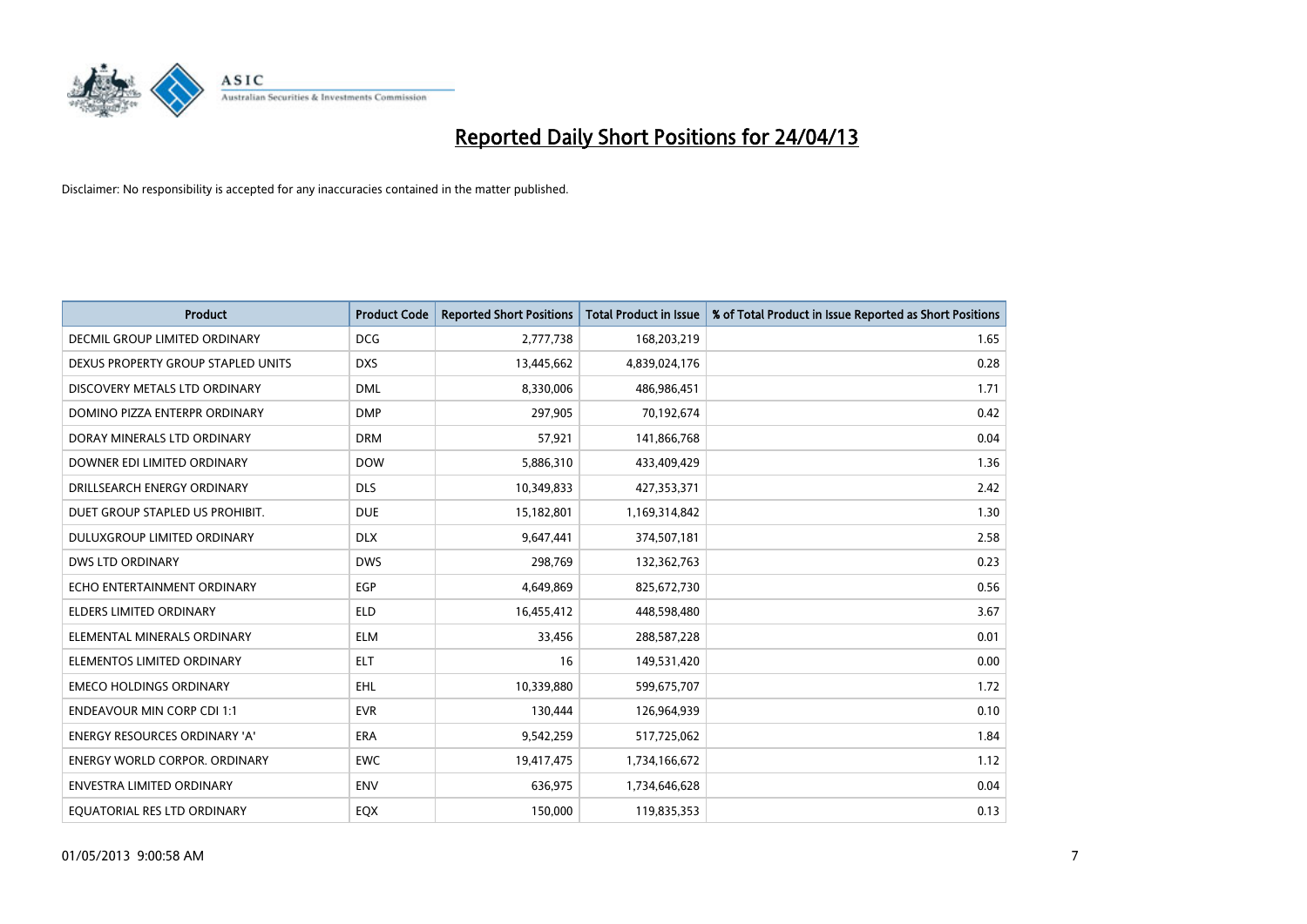

| <b>Product</b>                         | <b>Product Code</b> | <b>Reported Short Positions</b> | <b>Total Product in Issue</b> | % of Total Product in Issue Reported as Short Positions |
|----------------------------------------|---------------------|---------------------------------|-------------------------------|---------------------------------------------------------|
| <b>EVOLUTION MINING LTD ORDINARY</b>   | <b>EVN</b>          | 18,361,334                      | 708,092,989                   | 2.59                                                    |
| FAIRFAX MEDIA LTD ORDINARY             | <b>FXJ</b>          | 393,917,625                     | 2,351,955,725                 | 16.75                                                   |
| <b>FANTASTIC HOLDINGS ORDINARY</b>     | <b>FAN</b>          | 35,734                          | 102,739,538                   | 0.03                                                    |
| <b>FAR LTD ORDINARY</b>                | <b>FAR</b>          | 22,121,932                      | 2,499,846,742                 | 0.88                                                    |
| FEDERATION CNTRES ORD/UNIT STAPLED SEC | <b>FDC</b>          | 3,162,741                       | 1,427,641,565                 | 0.22                                                    |
| FKP PROPERTY GROUP STAPLED SECURITIES  | <b>FKP</b>          | 6,249,458                       | 321,578,705                   | 1.94                                                    |
| FLEETWOOD CORP ORDINARY                | <b>FWD</b>          | 3,506,209                       | 60,518,944                    | 5.79                                                    |
| FLETCHER BUILDING ORDINARY             | <b>FBU</b>          | 4,219,498                       | 686,096,427                   | 0.62                                                    |
| FLEXIGROUP LIMITED ORDINARY            | <b>FXL</b>          | 106,420                         | 287,869,669                   | 0.04                                                    |
| <b>FLIGHT CENTRE ORDINARY</b>          | <b>FLT</b>          | 11,838,421                      | 100,414,455                   | 11.79                                                   |
| FLINDERS MINES LTD ORDINARY            | <b>FMS</b>          | 2,864,562                       | 1,821,300,404                 | 0.16                                                    |
| <b>FOCUS MINERALS LTD ORDINARY</b>     | <b>FML</b>          | 27,203,455                      | 8,822,771,352                 | 0.31                                                    |
| FONTERRA SHARE FUND ORDINARY UNITS     | <b>FSF</b>          | 470,009                         | 95,806,880                    | 0.49                                                    |
| <b>FORGE GROUP LIMITED ORDINARY</b>    | FGE                 | 648,630                         | 86,169,014                    | 0.75                                                    |
| FORTESCUE METALS GRP ORDINARY          | <b>FMG</b>          | 177,235,471                     | 3,113,798,659                 | 5.69                                                    |
| <b>G.U.D. HOLDINGS ORDINARY</b>        | GUD                 | 4,738,353                       | 71,341,319                    | 6.64                                                    |
| <b>G8 EDUCATION LIMITED ORDINARY</b>   | <b>GEM</b>          | 312,306                         | 272,151,612                   | 0.11                                                    |
| <b>GALAXY RESOURCES ORDINARY</b>       | GXY                 | 3,851,130                       | 584,355,501                   | 0.66                                                    |
| <b>GEODYNAMICS LIMITED ORDINARY</b>    | GDY                 | 850                             | 406,452,608                   | 0.00                                                    |
| <b>GINDALBIE METALS LTD ORDINARY</b>   | GBG                 | 35,632,233                      | 1,492,154,301                 | 2.39                                                    |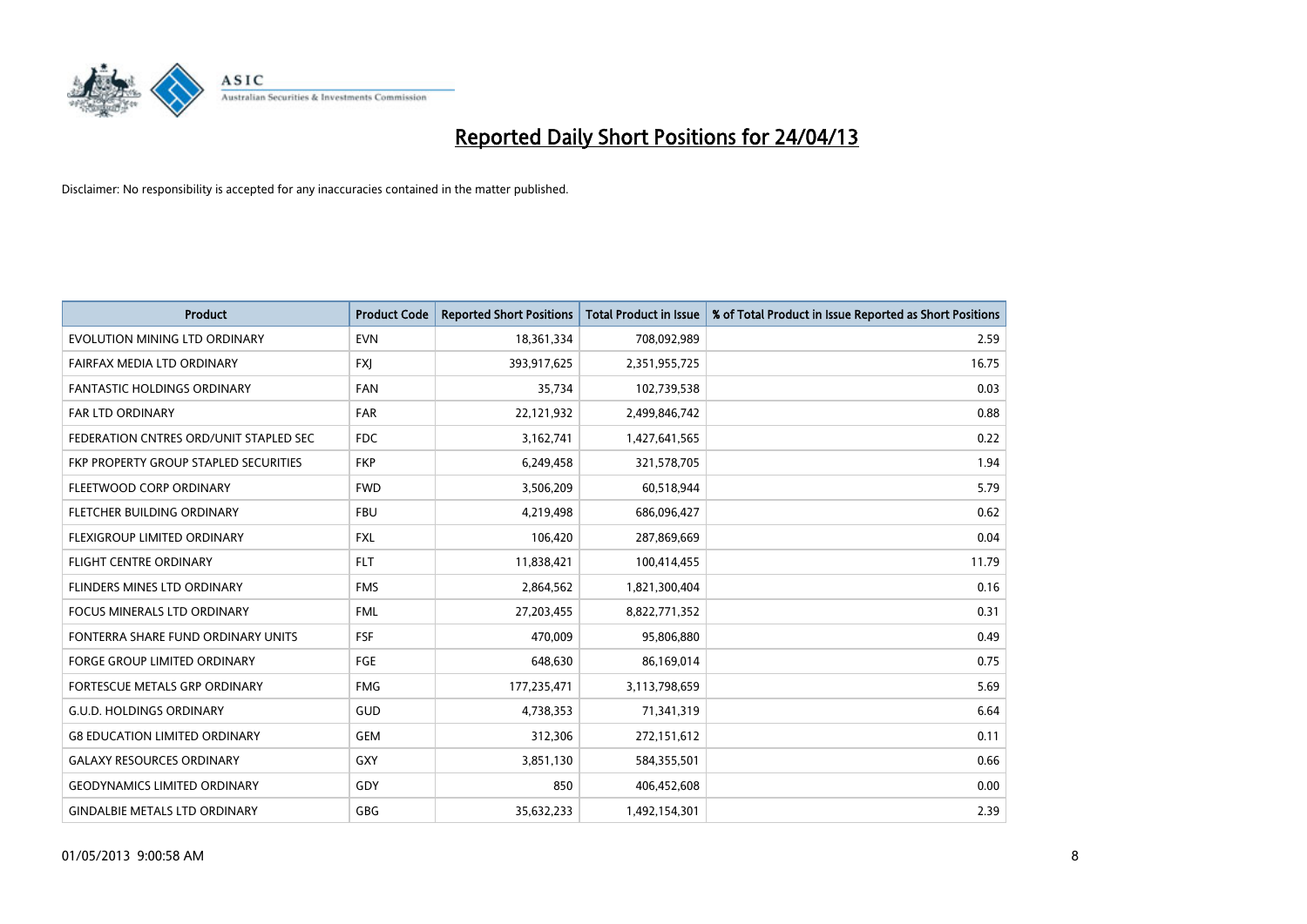

| Product                                          | <b>Product Code</b> | <b>Reported Short Positions</b> | <b>Total Product in Issue</b> | % of Total Product in Issue Reported as Short Positions |
|--------------------------------------------------|---------------------|---------------------------------|-------------------------------|---------------------------------------------------------|
| <b>GOODMAN FIELDER, ORDINARY</b>                 | <b>GFF</b>          | 42,291,991                      | 1,955,559,207                 | 2.16                                                    |
| <b>GOODMAN GROUP STAPLED</b>                     | GMG                 | 10,500,731                      | 1,713,233,947                 | 0.61                                                    |
| <b>GPT GROUP STAPLED SEC.</b>                    | <b>GPT</b>          | 6,908,401                       | 1,768,731,729                 | 0.39                                                    |
| <b>GRAINCORP LIMITED A CLASS ORDINARY</b>        | <b>GNC</b>          | 2,073,551                       | 228,855,628                   | 0.91                                                    |
| <b>GRANGE RESOURCES, ORDINARY</b>                | GRR                 | 1,997,041                       | 1,156,492,195                 | 0.17                                                    |
| <b>GREENLAND MIN EN LTD ORDINARY</b>             | GGG                 | 7,540,407                       | 571,975,263                   | 1.32                                                    |
| <b>GROWTHPOINT PROPERTY ORD/UNIT STAPLED SEC</b> | GOZ                 | 114                             | 402,830,366                   | 0.00                                                    |
| <b>GRYPHON MINERALS LTD ORDINARY</b>             | GRY                 | 14,763,312                      | 400,464,983                   | 3.69                                                    |
| <b>GUILDFORD COAL LTD ORDINARY</b>               | <b>GUF</b>          | 1,329,477                       | 635,046,899                   | 0.21                                                    |
| <b>GUNNS LIMITED ORDINARY</b>                    | <b>GNS</b>          | 51,772,667                      | 848,401,559                   | 6.10                                                    |
| <b>GWA GROUP LTD ORDINARY</b>                    | <b>GWA</b>          | 10,986,880                      | 306,533,770                   | 3.58                                                    |
| <b>HARVEY NORMAN ORDINARY</b>                    | <b>HVN</b>          | 86,379,271                      | 1,062,316,784                 | 8.13                                                    |
| HASTIE GROUP LIMITED ORDINARY                    | <b>HST</b>          | 187,868                         | 137,353,504                   | 0.14                                                    |
| <b>HENDERSON GROUP CDI 1:1</b>                   | <b>HGG</b>          | 1,212,699                       | 739,664,277                   | 0.16                                                    |
| HFA HOLDINGS LIMITED ORDINARY                    | <b>HFA</b>          | 3,809                           | 117,332,831                   | 0.00                                                    |
| HILLGROVE RES LTD ORDINARY                       | <b>HGO</b>          | 1,734,834                       | 1,022,760,221                 | 0.17                                                    |
| HILLS HOLDINGS LTD ORDINARY                      | <b>HIL</b>          | 2,583,140                       | 246,500,444                   | 1.05                                                    |
| HORIZON OIL LIMITED ORDINARY                     | <b>HZN</b>          | 58,798,530                      | 1,135,266,515                 | 5.18                                                    |
| <b>ICON ENERGY LIMITED ORDINARY</b>              | <b>ICN</b>          | 1,561,331                       | 533,391,210                   | 0.29                                                    |
| <b>IINET LIMITED ORDINARY</b>                    | <b>IIN</b>          | 1,371,341                       | 161,238,847                   | 0.85                                                    |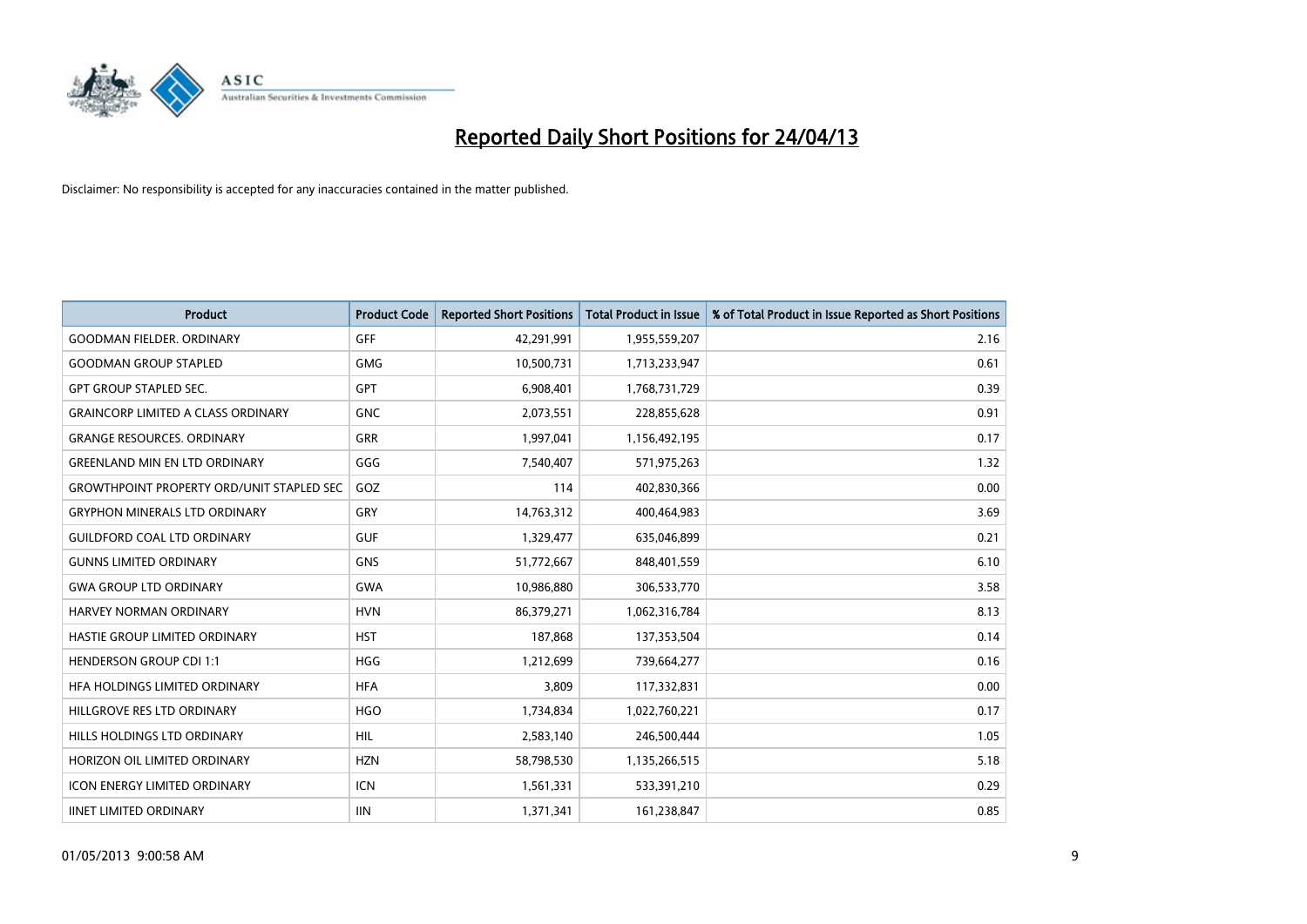

| <b>Product</b>                                | <b>Product Code</b> | <b>Reported Short Positions</b> | <b>Total Product in Issue</b> | % of Total Product in Issue Reported as Short Positions |
|-----------------------------------------------|---------------------|---------------------------------|-------------------------------|---------------------------------------------------------|
| <b>ILUKA RESOURCES ORDINARY</b>               | <b>ILU</b>          | 58,326,412                      | 418,700,517                   | 13.93                                                   |
| <b>IMDEX LIMITED ORDINARY</b>                 | <b>IMD</b>          | 5,217,235                       | 210,473,188                   | 2.48                                                    |
| IMF (AUSTRALIA) LTD ORDINARY                  | <b>IMF</b>          | 1,081,382                       | 123,201,716                   | 0.88                                                    |
| <b>INCITEC PIVOT ORDINARY</b>                 | <b>IPL</b>          | 30,462,773                      | 1,628,730,107                 | 1.87                                                    |
| <b>INDEPENDENCE GROUP ORDINARY</b>            | <b>IGO</b>          | 4,747,885                       | 232,882,535                   | 2.04                                                    |
| <b>INDO MINES LIMITED ORDINARY</b>            | <b>IDO</b>          | 20,000                          | 538,026,598                   | 0.00                                                    |
| <b>INDOPHIL RESOURCES ORDINARY</b>            | <b>IRN</b>          | 1,008,213                       | 1,203,146,194                 | 0.08                                                    |
| <b>INFIGEN ENERGY STAPLED SECURITIES</b>      | <b>IFN</b>          | 3,291,809                       | 762,265,972                   | 0.43                                                    |
| <b>INSURANCE AUSTRALIA ORDINARY</b>           | IAG                 | 2,517,004                       | 2,079,034,021                 | 0.12                                                    |
| INTEGRATED RESEARCH ORDINARY                  | IRI                 | 16,841                          | 168,359,453                   | 0.01                                                    |
| <b>INTREPID MINES ORDINARY</b>                | <b>IAU</b>          | 16,684,457                      | 555,792,572                   | 3.00                                                    |
| <b>INVESTA OFFICE FUND STAPLED SECURITIES</b> | <b>IOF</b>          | 1,408,554                       | 614,047,458                   | 0.23                                                    |
| <b>INVOCARE LIMITED ORDINARY</b>              | <b>IVC</b>          | 1,103,494                       | 110,030,298                   | 1.00                                                    |
| <b>ION LIMITED ORDINARY</b>                   | <b>ION</b>          | 164,453                         | 256,365,105                   | 0.06                                                    |
| <b>IOOF HOLDINGS LTD ORDINARY</b>             | IFL                 | 2,322,799                       | 232,091,225                   | 1.00                                                    |
| <b>IRESS LIMITED ORDINARY</b>                 | <b>IRE</b>          | 2,490,845                       | 128,620,231                   | 1.94                                                    |
| <b>IRON ORE HOLDINGS ORDINARY</b>             | <b>IOH</b>          | 16,649                          | 161,174,005                   | 0.01                                                    |
| <b>IVANHOE AUSTRALIA ORDINARY</b>             | <b>IVA</b>          | 1,688,735                       | 725,494,382                   | 0.23                                                    |
| JAMES HARDIE INDUST CHESS DEPOSITARY INT      | <b>IHX</b>          | 6,094,974                       | 441,646,684                   | 1.38                                                    |
| <b>JB HI-FI LIMITED ORDINARY</b>              | <b>IBH</b>          | 17,879,494                      | 98,947,309                    | 18.07                                                   |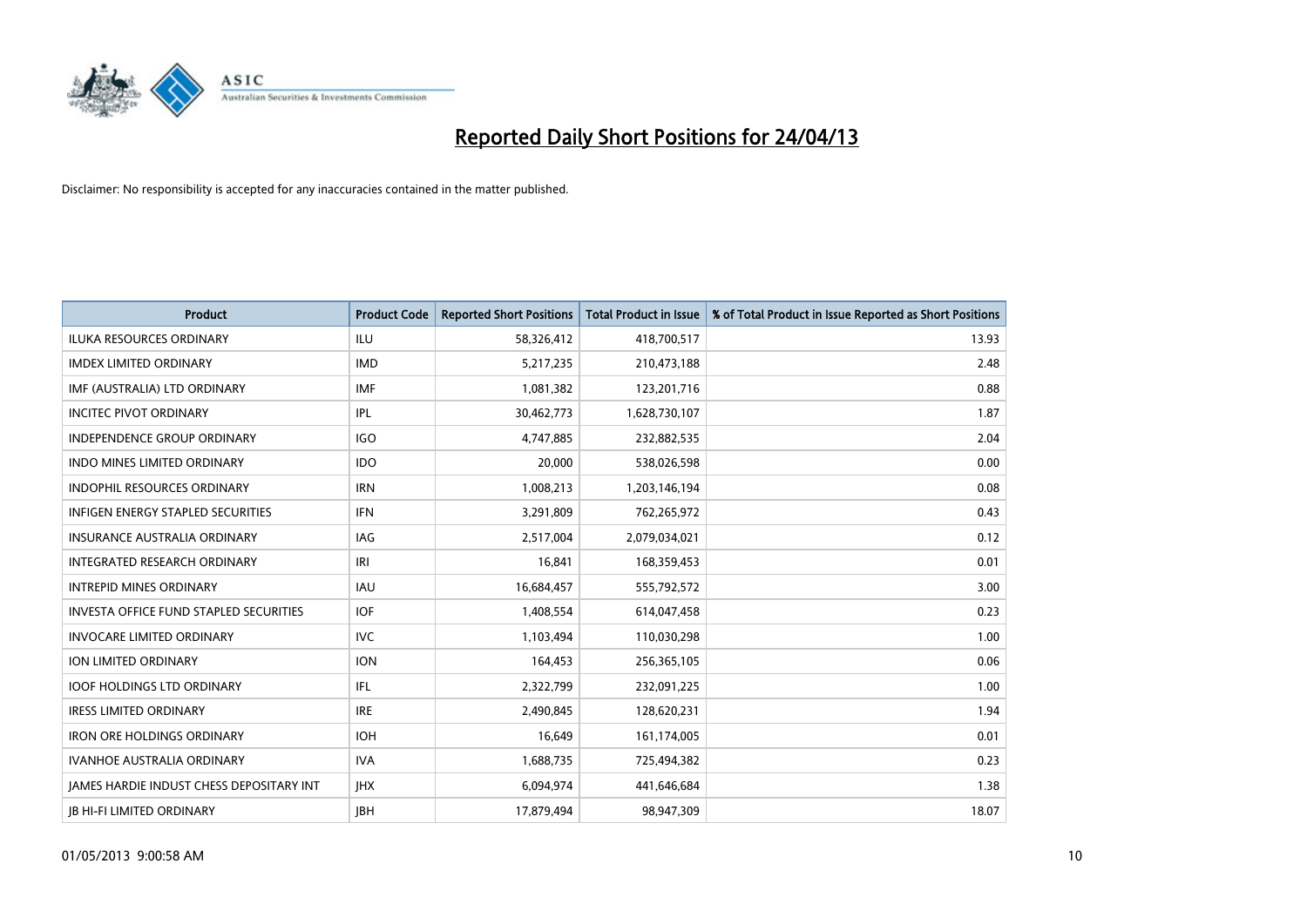

| <b>Product</b>                        | <b>Product Code</b> | <b>Reported Short Positions</b> | <b>Total Product in Issue</b> | % of Total Product in Issue Reported as Short Positions |
|---------------------------------------|---------------------|---------------------------------|-------------------------------|---------------------------------------------------------|
| <b>JUMBO INTERACTIVE ORDINARY</b>     | <b>JIN</b>          | 15,259                          | 43,552,560                    | 0.04                                                    |
| <b>JUPITER MINES ORDINARY</b>         | <b>IMS</b>          | 30                              | 2,281,835,383                 | 0.00                                                    |
| <b>KAGARA LTD ORDINARY</b>            | KZL                 | 3,008,926                       | 798,953,117                   | 0.38                                                    |
| KAROON GAS AUSTRALIA ORDINARY         | <b>KAR</b>          | 1,395,554                       | 221,420,769                   | 0.63                                                    |
| KATHMANDU HOLD LTD ORDINARY           | <b>KMD</b>          | 397,653                         | 200,215,894                   | 0.20                                                    |
| <b>KBL MINING LIMITED ORDINARY</b>    | <b>KBL</b>          | 1,820                           | 293,535,629                   | 0.00                                                    |
| KINGSGATE CONSOLID. ORDINARY          | <b>KCN</b>          | 11,834,330                      | 152,191,905                   | 7.78                                                    |
| KINGSROSE MINING LTD ORDINARY         | <b>KRM</b>          | 463,079                         | 291,959,871                   | 0.16                                                    |
| LEIGHTON HOLDINGS ORDINARY            | LEI                 | 7,796,522                       | 337,230,813                   | 2.31                                                    |
| LEND LEASE GROUP UNIT/ORD STAPLED     | LLC                 | 6,090,897                       | 575,508,314                   | 1.06                                                    |
| LINC ENERGY LTD ORDINARY              | <b>LNC</b>          | 15,144,198                      | 520,765,276                   | 2.91                                                    |
| LION SELECTION GRP ORDINARY           | <b>LSX</b>          | 36                              | 88,031,572                    | 0.00                                                    |
| LYCOPODIUM LIMITED ORDINARY           | <b>LYL</b>          | 169                             | 38,955,103                    | 0.00                                                    |
| LYNAS CORPORATION ORDINARY            | <b>LYC</b>          | 203,208,276                     | 1,960,801,292                 | 10.36                                                   |
| M2 TELECOMMUNICATION ORDINARY         | <b>MTU</b>          | 6,213,716                       | 158,579,583                   | 3.92                                                    |
| MACMAHON HOLDINGS ORDINARY            | MAH                 | 12,123,522                      | 1,261,699,966                 | 0.96                                                    |
| MACO ATLAS ROADS GRP ORDINARY STAPLED | <b>MQA</b>          | 18,431,254                      | 478,531,436                   | 3.85                                                    |
| MACQUARIE GROUP LTD ORDINARY          | MQG                 | 3,180,598                       | 339,506,578                   | 0.94                                                    |
| MAGELLAN FIN GRP LTD ORDINARY         | <b>MFG</b>          | 581,813                         | 152,777,919                   | 0.38                                                    |
| <b>MATRIX C &amp; E LTD ORDINARY</b>  | <b>MCE</b>          | 3,457,342                       | 94,555,428                    | 3.66                                                    |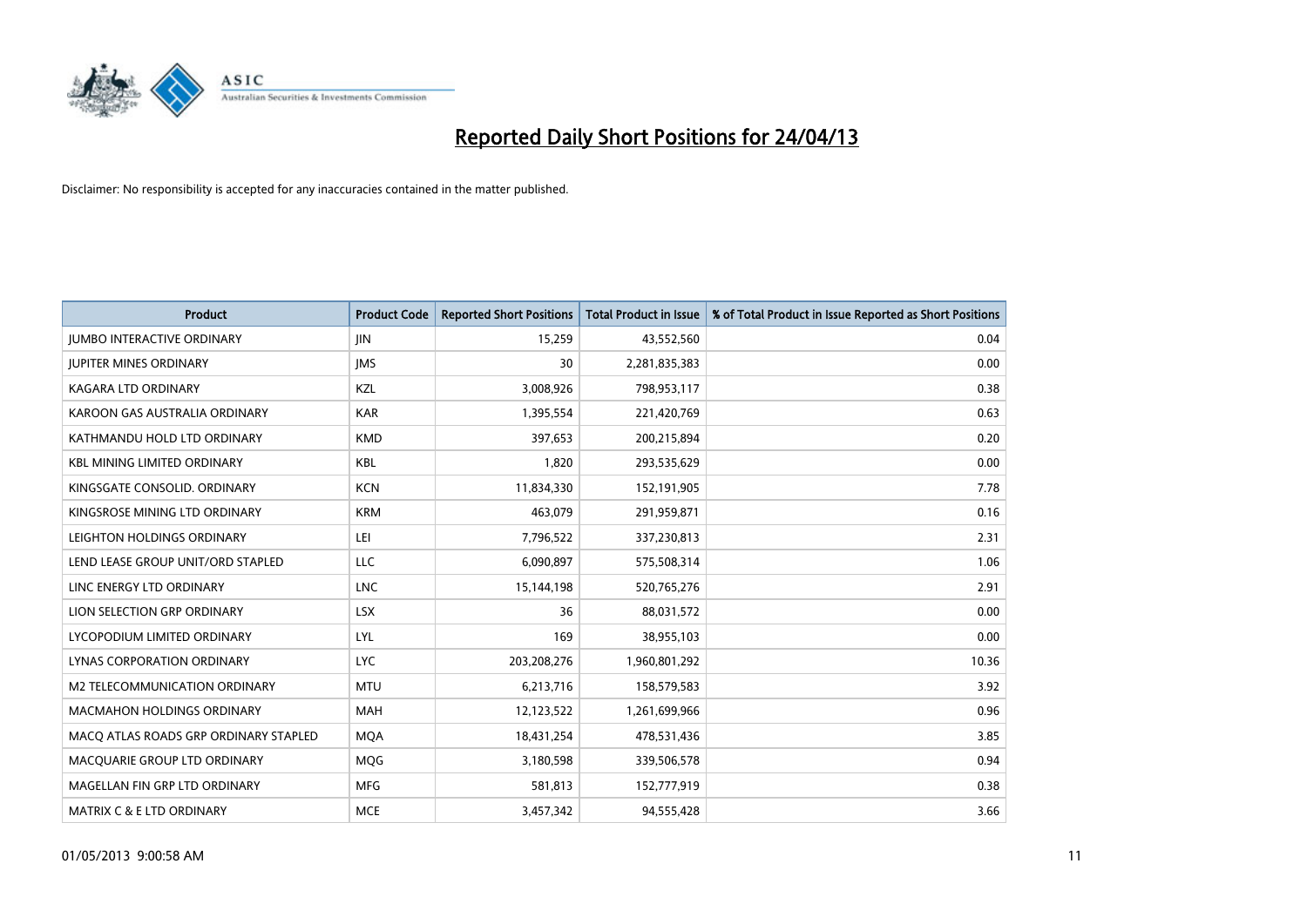

| <b>Product</b>                    | <b>Product Code</b> | <b>Reported Short Positions</b> | <b>Total Product in Issue</b> | % of Total Product in Issue Reported as Short Positions |
|-----------------------------------|---------------------|---------------------------------|-------------------------------|---------------------------------------------------------|
| <b>MAVERICK DRILLING ORDINARY</b> | <b>MAD</b>          | 12,091,001                      | 452,726,751                   | 2.67                                                    |
| MCMILLAN SHAKESPEARE ORDINARY     | <b>MMS</b>          | 548,504                         | 74,523,965                    | 0.74                                                    |
| MCPHERSON'S LTD ORDINARY          | <b>MCP</b>          | 5,011                           | 89,294,198                    | 0.01                                                    |
| MEDUSA MINING LTD ORDINARY        | <b>MML</b>          | 3,082,005                       | 188,903,911                   | 1.63                                                    |
| MELBOURNE IT LIMITED ORDINARY     | <b>MLB</b>          | 11                              | 82,451,363                    | 0.00                                                    |
| MEO AUSTRALIA LTD ORDINARY        | <b>MEO</b>          | 362,234                         | 627,264,587                   | 0.06                                                    |
| <b>MERMAID MARINE ORDINARY</b>    | <b>MRM</b>          | 813,094                         | 227,935,608                   | 0.36                                                    |
| MESOBLAST LIMITED ORDINARY        | <b>MSB</b>          | 17,922,913                      | 314,811,301                   | 5.69                                                    |
| METALS X LIMITED ORDINARY         | <b>MLX</b>          | 77,960                          | 1,651,766,110                 | 0.00                                                    |
| METCASH LIMITED ORDINARY          | <b>MTS</b>          | 82,052,202                      | 880,704,786                   | 9.32                                                    |
| METMINCO LIMITED ORDINARY         | <b>MNC</b>          | 15,276                          | 1,749,543,023                 | 0.00                                                    |
| MICLYN EXP OFFSHR ORDINARY        | <b>MIO</b>          | 401,780                         | 281,536,912                   | 0.14                                                    |
| MILTON CORPORATION ORDINARY       | <b>MLT</b>          | 12,800                          | 122,147,119                   | 0.01                                                    |
| MINCOR RESOURCES NL ORDINARY      | <b>MCR</b>          | 2,459,894                       | 188,208,274                   | 1.31                                                    |
| MINERAL DEPOSITS ORDINARY         | <b>MDL</b>          | 2,195,688                       | 83,538,786                    | 2.63                                                    |
| MINERAL RESOURCES. ORDINARY       | <b>MIN</b>          | 4,225,319                       | 185,724,169                   | 2.28                                                    |
| MIRABELA NICKEL LTD ORDINARY      | <b>MBN</b>          | 19,368,498                      | 876,765,094                   | 2.21                                                    |
| MIRVAC GROUP STAPLED SECURITIES   | <b>MGR</b>          | 8,417,316                       | 3,426,028,367                 | 0.25                                                    |
| MOLOPO ENERGY LTD ORDINARY        | <b>MPO</b>          | 1,392,469                       | 246,371,894                   | 0.57                                                    |
| MONADELPHOUS GROUP ORDINARY       | <b>MND</b>          | 10,166,938                      | 90,940,258                    | 11.18                                                   |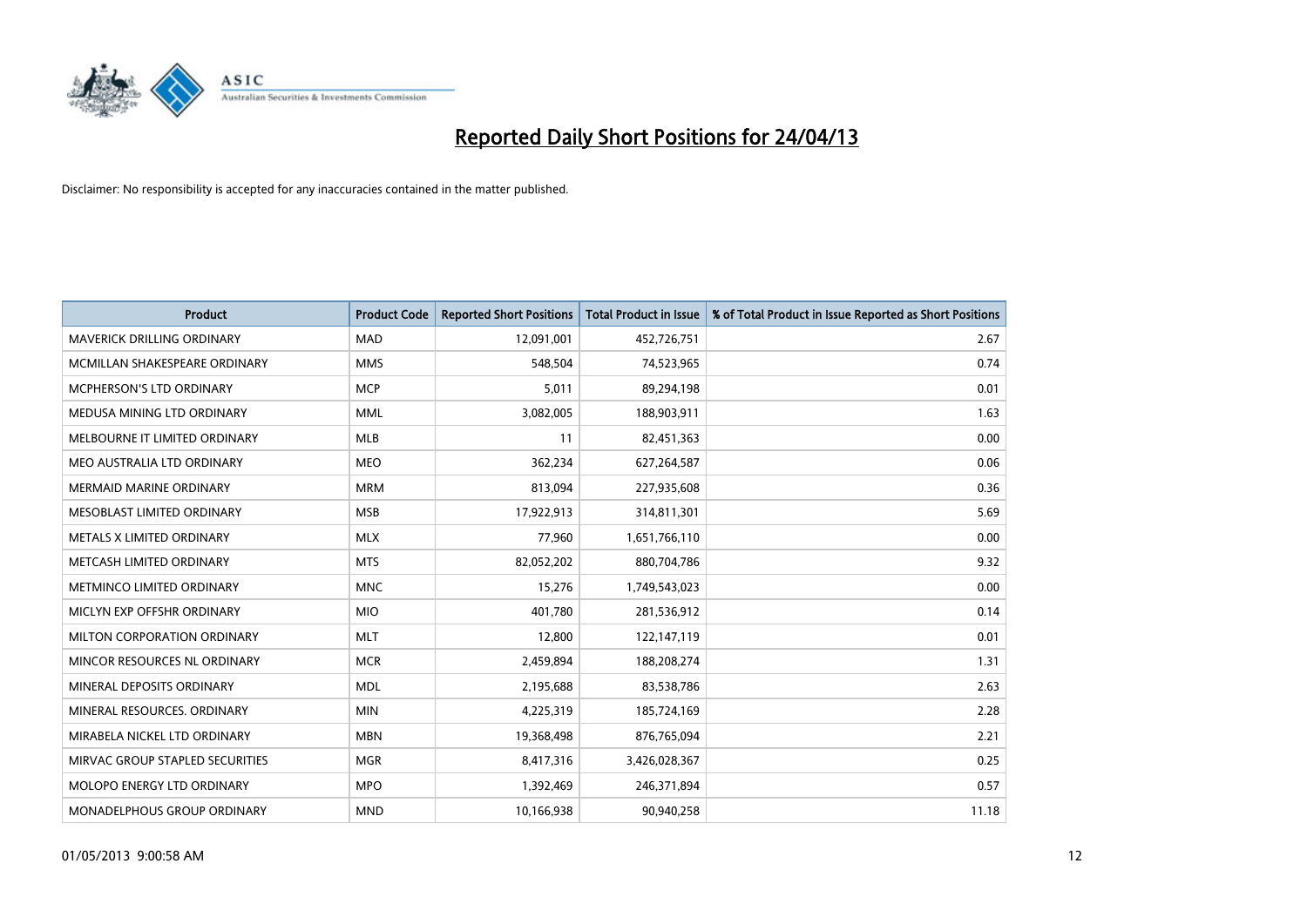

| <b>Product</b>                    | <b>Product Code</b> | <b>Reported Short Positions</b> | <b>Total Product in Issue</b> | % of Total Product in Issue Reported as Short Positions |
|-----------------------------------|---------------------|---------------------------------|-------------------------------|---------------------------------------------------------|
| MORTGAGE CHOICE LTD ORDINARY      | <b>MOC</b>          | 1,499,172                       | 123,431,282                   | 1.21                                                    |
| <b>MOUNT GIBSON IRON ORDINARY</b> | <b>MGX</b>          | 16,134,037                      | 1,090,584,232                 | 1.48                                                    |
| MULTIPLEX SITES SITES             | <b>MXUPA</b>        | 1,002                           | 4,500,000                     | 0.02                                                    |
| MURCHISON METALS LTD ORDINARY     | <b>MMX</b>          | 3,778,922                       | 450,497,346                   | 0.84                                                    |
| <b>MYER HOLDINGS LTD ORDINARY</b> | <b>MYR</b>          | 87,145,802                      | 583,594,551                   | 14.93                                                   |
| <b>MYSTATE LIMITED ORDINARY</b>   | <b>MYS</b>          | 26,983                          | 87,117,374                    | 0.03                                                    |
| NATIONAL AUST, BANK ORDINARY      | <b>NAB</b>          | 14,073,794                      | 2,342,421,436                 | 0.60                                                    |
| NAVITAS LIMITED ORDINARY          | <b>NVT</b>          | 13,791,780                      | 375,367,918                   | 3.67                                                    |
| NEON ENERGY LIMITED ORDINARY      | <b>NEN</b>          | 2,390,287                       | 549,844,091                   | 0.43                                                    |
| NEW HOPE CORPORATION ORDINARY     | <b>NHC</b>          | 2,455,074                       | 830,563,352                   | 0.30                                                    |
| NEW STANDARD ENERGY ORDINARY      | <b>NSE</b>          | 493,819                         | 305,331,847                   | 0.16                                                    |
| NEWCREST MINING ORDINARY          | <b>NCM</b>          | 5,740,829                       | 766,510,971                   | 0.75                                                    |
| NEWS CORP A NON-VOTING CDI        | <b>NWSLV</b>        | 2,511,342                       | 1,518,828,757                 | 0.17                                                    |
| NEWS CORP B VOTING CDI            | <b>NWS</b>          | 750,463                         | 798,520,953                   | 0.09                                                    |
| NEWSAT LIMITED ORDINARY           | <b>NWT</b>          | 323                             | 515,708,507                   | 0.00                                                    |
| NEXTDC LIMITED ORDINARY           | <b>NXT</b>          | 4,937,024                       | 172,602,288                   | 2.86                                                    |
| NEXUS ENERGY LIMITED ORDINARY     | <b>NXS</b>          | 12,255,298                      | 1,329,821,159                 | 0.92                                                    |
| NIB HOLDINGS LIMITED ORDINARY     | <b>NHF</b>          | 3,077                           | 439,004,182                   | 0.00                                                    |
| NIDO PETROLEUM ORDINARY           | <b>NDO</b>          | 105,313                         | 2,044,984,301                 | 0.01                                                    |
| NOBLE MINERAL RES ORDINARY        | <b>NMG</b>          | 2,508,936                       | 666,397,952                   | 0.38                                                    |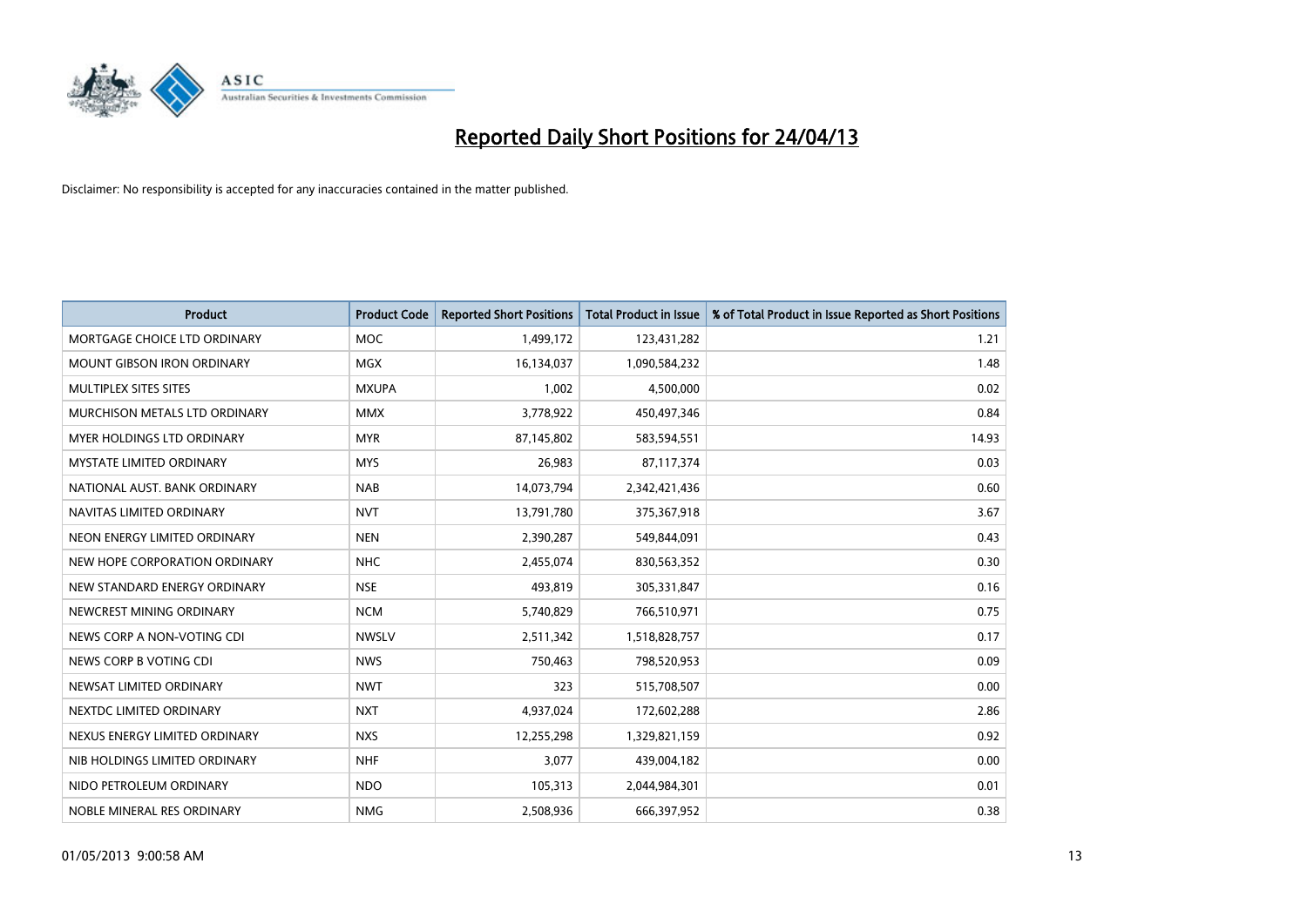

| <b>Product</b>                        | <b>Product Code</b> | <b>Reported Short Positions</b> | <b>Total Product in Issue</b> | % of Total Product in Issue Reported as Short Positions |
|---------------------------------------|---------------------|---------------------------------|-------------------------------|---------------------------------------------------------|
| NORFOLK GROUP ORDINARY                | <b>NFK</b>          | 50                              | 158,890,730                   | 0.00                                                    |
| NORTHERN IRON LTD ORDINARY            | <b>NFE</b>          | 1,912,126                       | 484,405,314                   | 0.39                                                    |
| NORTHERN STAR ORDINARY                | <b>NST</b>          | 3,847,232                       | 424,277,027                   | 0.91                                                    |
| NRW HOLDINGS LIMITED ORDINARY         | <b>NWH</b>          | 19,732,340                      | 278,888,011                   | 7.08                                                    |
| NUFARM LIMITED ORDINARY               | <b>NUF</b>          | 12,506,972                      | 262,796,891                   | 4.76                                                    |
| OCEANAGOLD CORP. CHESS DEPOSITARY INT | <b>OGC</b>          | 957,892                         | 293,517,918                   | 0.33                                                    |
| OIL SEARCH LTD ORDINARY               | OSH                 | 23,064,949                      | 1,338,243,530                 | 1.72                                                    |
| OM HOLDINGS LIMITED ORDINARY          | OMH                 | 3,722,495                       | 673,423,337                   | 0.55                                                    |
| ORICA LIMITED ORDINARY                | ORI                 | 4,624,987                       | 366,868,401                   | 1.26                                                    |
| ORIGIN ENERGY ORDINARY                | <b>ORG</b>          | 15,845,088                      | 1,097,938,465                 | 1.44                                                    |
| OROCOBRE LIMITED ORDINARY             | <b>ORE</b>          | 583,750                         | 117,745,140                   | 0.50                                                    |
| OROTONGROUP LIMITED ORDINARY          | <b>ORL</b>          | 94,848                          | 40,880,902                    | 0.23                                                    |
| ORPHEUS ENERGY LTD ORDINARY           | <b>OEG</b>          | 67,200                          | 130,475,919                   | 0.05                                                    |
| OZ MINERALS ORDINARY                  | OZL                 | 16,125,815                      | 303,470,022                   | 5.31                                                    |
| PACIFIC BRANDS ORDINARY               | <b>PBG</b>          | 13,170,128                      | 912,915,695                   | 1.44                                                    |
| PALADIN ENERGY LTD ORDINARY           | <b>PDN</b>          | 110,445,464                     | 837,187,808                   | 13.19                                                   |
| PANAUST LIMITED ORDINARY              | <b>PNA</b>          | 7,712,542                       | 615,911,205                   | 1.25                                                    |
| PANORAMIC RESOURCES ORDINARY          | PAN                 | 2,066,454                       | 256,899,729                   | 0.80                                                    |
| PAPERLINX LIMITED ORDINARY            | <b>PPX</b>          | 67,945                          | 609,280,761                   | 0.01                                                    |
| PAPILLON RES LTD ORDINARY             | PIR                 | 2,447,598                       | 336,978,210                   | 0.73                                                    |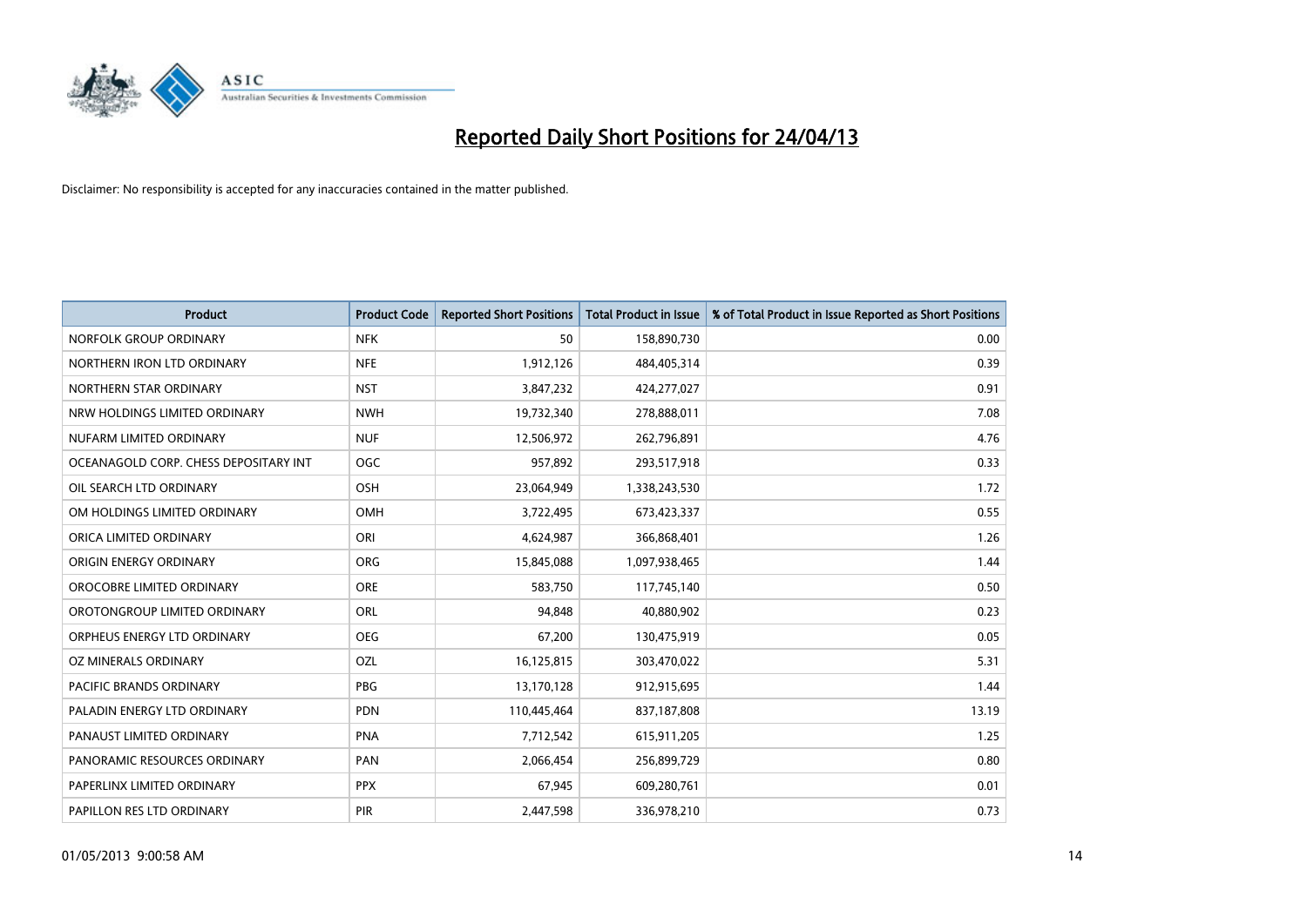

| <b>Product</b>                 | <b>Product Code</b> | <b>Reported Short Positions</b> | <b>Total Product in Issue</b> | % of Total Product in Issue Reported as Short Positions |
|--------------------------------|---------------------|---------------------------------|-------------------------------|---------------------------------------------------------|
| PATTIES FOODS LTD ORDINARY     | PFL                 | 4,605                           | 139,065,639                   | 0.00                                                    |
| PEET LIMITED ORDINARY          | <b>PPC</b>          | 3,524,509                       | 364,592,768                   | 0.97                                                    |
| PERILYA LIMITED ORDINARY       | <b>PEM</b>          | 382                             | 769,316,426                   | 0.00                                                    |
| PERPETUAL LIMITED ORDINARY     | PPT                 | 2,121,722                       | 41,980,678                    | 5.05                                                    |
| PERSEUS MINING LTD ORDINARY    | PRU                 | 23,340,537                      | 457,962,088                   | 5.10                                                    |
| PHARMAXIS LTD ORDINARY         | <b>PXS</b>          | 13,926,382                      | 308,543,389                   | 4.51                                                    |
| PLATINUM ASSET ORDINARY        | <b>PTM</b>          | 5,672,709                       | 561,347,878                   | 1.01                                                    |
| PLATINUM AUSTRALIA ORDINARY    | PLA                 | 836,127                         | 504,968,043                   | 0.17                                                    |
| PMI GOLD CORP CDI 1:1          | <b>PVM</b>          | 232,274                         | 146,516,845                   | 0.16                                                    |
| PMP LIMITED ORDINARY           | <b>PMP</b>          | 28,840                          | 323,781,124                   | 0.01                                                    |
| PRANA BIOTECHNOLOGY ORDINARY   | PBT                 | 306,080                         | 371,239,938                   | 0.08                                                    |
| PREMIER INVESTMENTS ORDINARY   | <b>PMV</b>          | 480,961                         | 155,260,478                   | 0.31                                                    |
| PRIMA BIOMED LTD ORDINARY      | <b>PRR</b>          | 767,755                         | 1,066,063,388                 | 0.07                                                    |
| PRIMARY HEALTH CARE ORDINARY   | <b>PRY</b>          | 17,046,410                      | 503,921,941                   | 3.38                                                    |
| PRIMEAG AUSTRALIA ORDINARY     | PAG                 | 36,341                          | 266,394,444                   | 0.01                                                    |
| PROGRAMMED ORDINARY            | <b>PRG</b>          | 232,876                         | 118,179,696                   | 0.20                                                    |
| PURA VIDA ENERGY NL ORDINARY   | <b>PVD</b>          | 157,040                         | 59,983,514                    | 0.26                                                    |
| <b>QANTAS AIRWAYS ORDINARY</b> | QAN                 | 26,047,849                      | 2,241,945,788                 | 1.16                                                    |
| OBE INSURANCE GROUP ORDINARY   | <b>OBE</b>          | 49,984,894                      | 1,200,002,952                 | 4.17                                                    |
| ORXPHARMA LTD ORDINARY         | QRX                 | 130,696                         | 144,644,706                   | 0.09                                                    |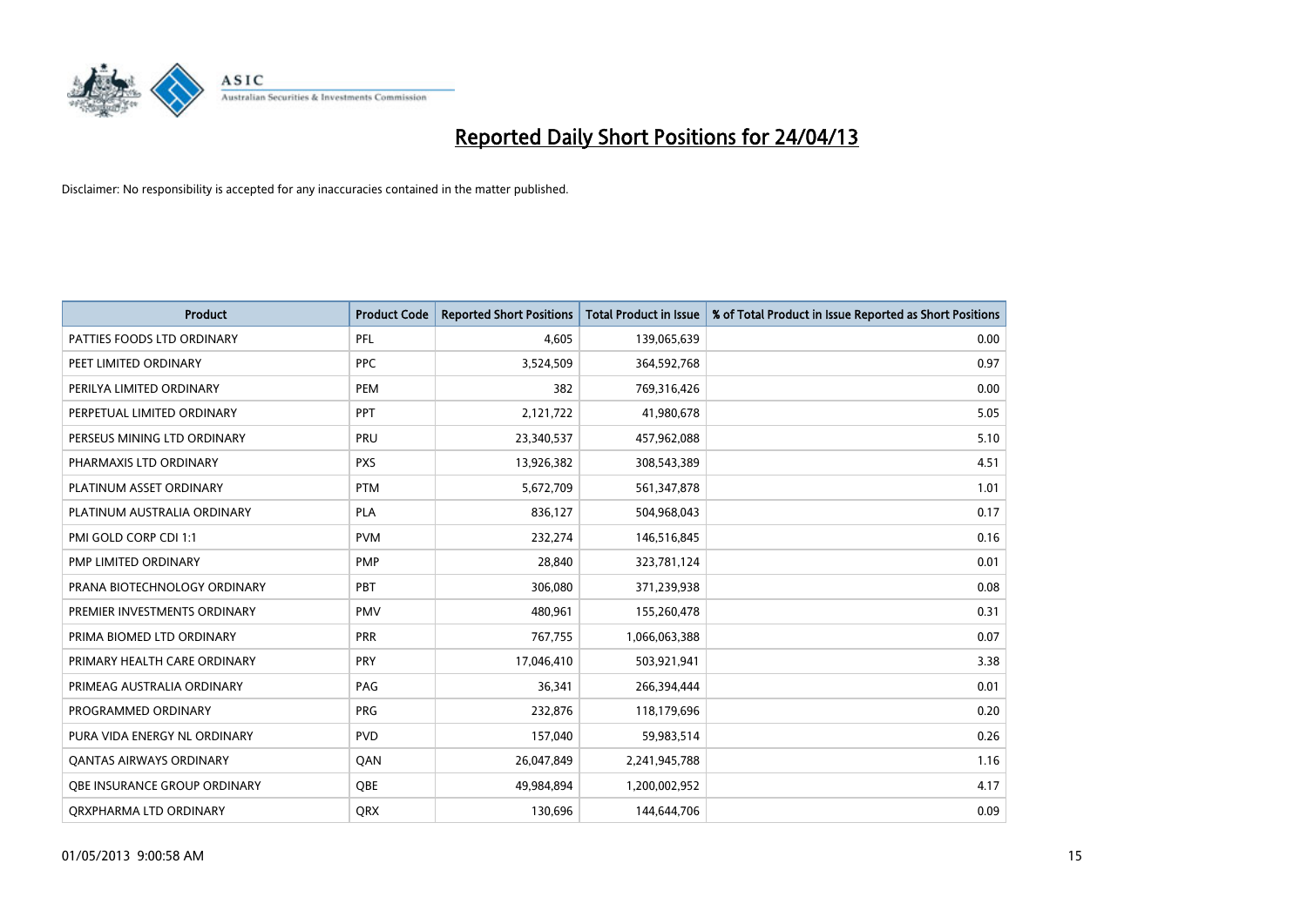

| <b>Product</b>                      | <b>Product Code</b> | <b>Reported Short Positions</b> | <b>Total Product in Issue</b> | % of Total Product in Issue Reported as Short Positions |
|-------------------------------------|---------------------|---------------------------------|-------------------------------|---------------------------------------------------------|
| <b>QUBE HOLDINGS LTD ORDINARY</b>   | <b>QUB</b>          | 15,577,541                      | 928,965,547                   | 1.68                                                    |
| RAMELIUS RESOURCES ORDINARY         | <b>RMS</b>          | 5,989,466                       | 337,586,949                   | 1.77                                                    |
| RAMSAY HEALTH CARE ORDINARY         | <b>RHC</b>          | 1,589,788                       | 202,081,252                   | 0.79                                                    |
| RANGE RESOURCES LTD ORDINARY        | <b>RRS</b>          | 44,458                          | 2,567,810,783                 | 0.00                                                    |
| <b>RCR TOMLINSON ORDINARY</b>       | <b>RCR</b>          | 71,903                          | 132,431,265                   | 0.05                                                    |
| <b>REA GROUP ORDINARY</b>           | <b>REA</b>          | 60,436                          | 131,714,699                   | 0.05                                                    |
| <b>RECKON LIMITED ORDINARY</b>      | <b>RKN</b>          | 451,770                         | 129,488,015                   | 0.35                                                    |
| RED 5 LIMITED ORDINARY              | <b>RED</b>          | 789,746                         | 135,488,008                   | 0.58                                                    |
| <b>RED FORK ENERGY ORDINARY</b>     | <b>RFE</b>          | 5,236,441                       | 384,951,719                   | 1.36                                                    |
| REDBANK ENERGY LTD ORDINARY         | AEJ                 | 13                              | 786,287                       | 0.00                                                    |
| REDFLEX HOLDINGS ORDINARY           | <b>RDF</b>          |                                 | 110,762,310                   | 0.00                                                    |
| REECE AUSTRALIA LTD. ORDINARY       | <b>REH</b>          | 520                             | 99,600,000                    | 0.00                                                    |
| REGIS RESOURCES ORDINARY            | <b>RRL</b>          | 11,115,414                      | 474,413,655                   | 2.34                                                    |
| RESMED INC CDI 10:1                 | <b>RMD</b>          | 14,107,674                      | 1,556,242,300                 | 0.91                                                    |
| <b>RESOLUTE MINING ORDINARY</b>     | <b>RSG</b>          | 2,435,273                       | 643,094,224                   | 0.38                                                    |
| <b>RESOURCE GENERATION ORDINARY</b> | <b>RES</b>          | 73                              | 284,698,002                   | 0.00                                                    |
| RETAIL FOOD GROUP ORDINARY          | <b>RFG</b>          | 208,009                         | 130,227,856                   | 0.16                                                    |
| REX MINERALS LIMITED ORDINARY       | <b>RXM</b>          | 2,573,451                       | 188,907,284                   | 1.36                                                    |
| <b>RHG LIMITED ORDINARY</b>         | <b>RHG</b>          | 30,691                          | 308,483,177                   | 0.01                                                    |
| RIALTO ENERGY ORDINARY              | <b>RIA</b>          | 41                              | 682,929,991                   | 0.00                                                    |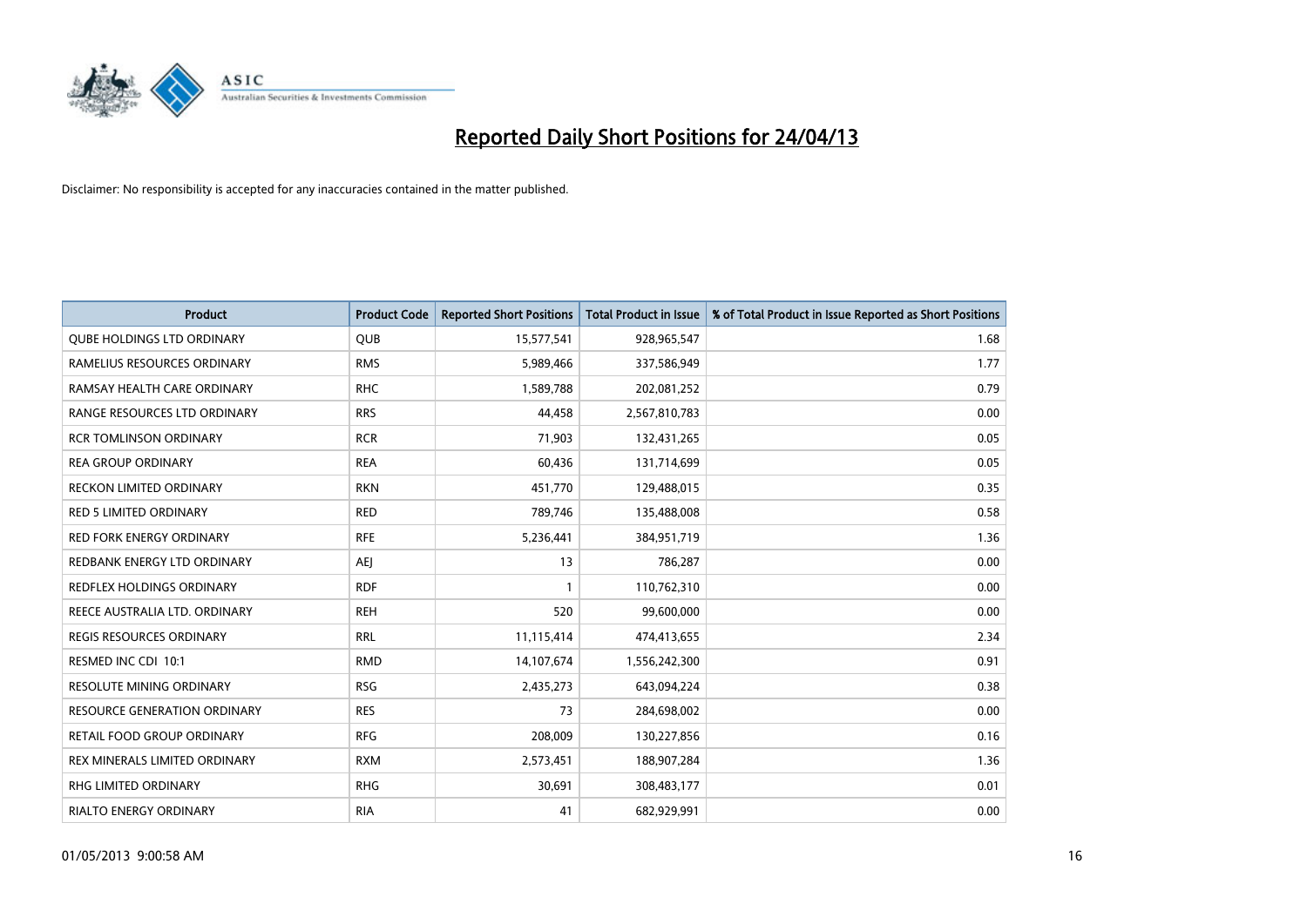

| <b>Product</b>                        | <b>Product Code</b> | <b>Reported Short Positions</b> | <b>Total Product in Issue</b> | % of Total Product in Issue Reported as Short Positions |
|---------------------------------------|---------------------|---------------------------------|-------------------------------|---------------------------------------------------------|
| <b>RIDLEY CORPORATION ORDINARY</b>    | <b>RIC</b>          | 1,308,384                       | 307,817,071                   | 0.43                                                    |
| RIO TINTO LIMITED ORDINARY            | <b>RIO</b>          | 12,875,856                      | 435,758,720                   | 2.95                                                    |
| ROC OIL COMPANY ORDINARY              | <b>ROC</b>          | 1,595,705                       | 683,235,552                   | 0.23                                                    |
| RURALCO HOLDINGS ORDINARY             | <b>RHL</b>          | 12,000                          | 55,019,284                    | 0.02                                                    |
| SAI GLOBAL LIMITED ORDINARY           | SAI                 | 12,936,201                      | 209,019,442                   | 6.19                                                    |
| SALMAT LIMITED ORDINARY               | <b>SLM</b>          | 75,371                          | 159,812,799                   | 0.05                                                    |
| SAMSON OIL & GAS LTD ORDINARY         | SSN                 | 3,651,000                       | 2,114,831,858                 | 0.17                                                    |
| SANDFIRE RESOURCES ORDINARY           | <b>SFR</b>          | 3,785,511                       | 153,650,968                   | 2.46                                                    |
| SANTOS LTD ORDINARY                   | <b>STO</b>          | 2,920,739                       | 964,267,679                   | 0.30                                                    |
| SARACEN MINERAL ORDINARY              | SAR                 | 9,076,663                       | 595,263,186                   | 1.52                                                    |
| SCA PROPERTY GROUP STAPLED SECURITIES | SCP                 | 31,921,407                      | 585,455,114                   | 5.45                                                    |
| SEDGMAN LIMITED ORDINARY              | SDM                 | 570,138                         | 220,368,310                   | 0.26                                                    |
| SEEK LIMITED ORDINARY                 | <b>SEK</b>          | 13,060,796                      | 337,833,019                   | 3.87                                                    |
| SELECT HARVESTS ORDINARY              | SHV                 | 12,799                          | 57,151,112                    | 0.02                                                    |
| SENEX ENERGY LIMITED ORDINARY         | <b>SXY</b>          | 18,812,367                      | 1,140,804,837                 | 1.65                                                    |
| SERVCORP LIMITED ORDINARY             | SRV                 | 80                              | 98,432,275                    | 0.00                                                    |
| SERVICE STREAM ORDINARY               | SSM                 | 729,353                         | 283,418,867                   | 0.26                                                    |
| SEVEN GROUP HOLDINGS ORDINARY         | <b>SVW</b>          | 1,369,750                       | 308,160,281                   | 0.44                                                    |
| SEVEN WEST MEDIA LTD ORDINARY         | <b>SWM</b>          | 16,953,737                      | 999,160,872                   | 1.70                                                    |
| SIGMA PHARMACEUTICAL ORDINARY         | <b>SIP</b>          | 9,197,030                       | 1,151,625,141                 | 0.80                                                    |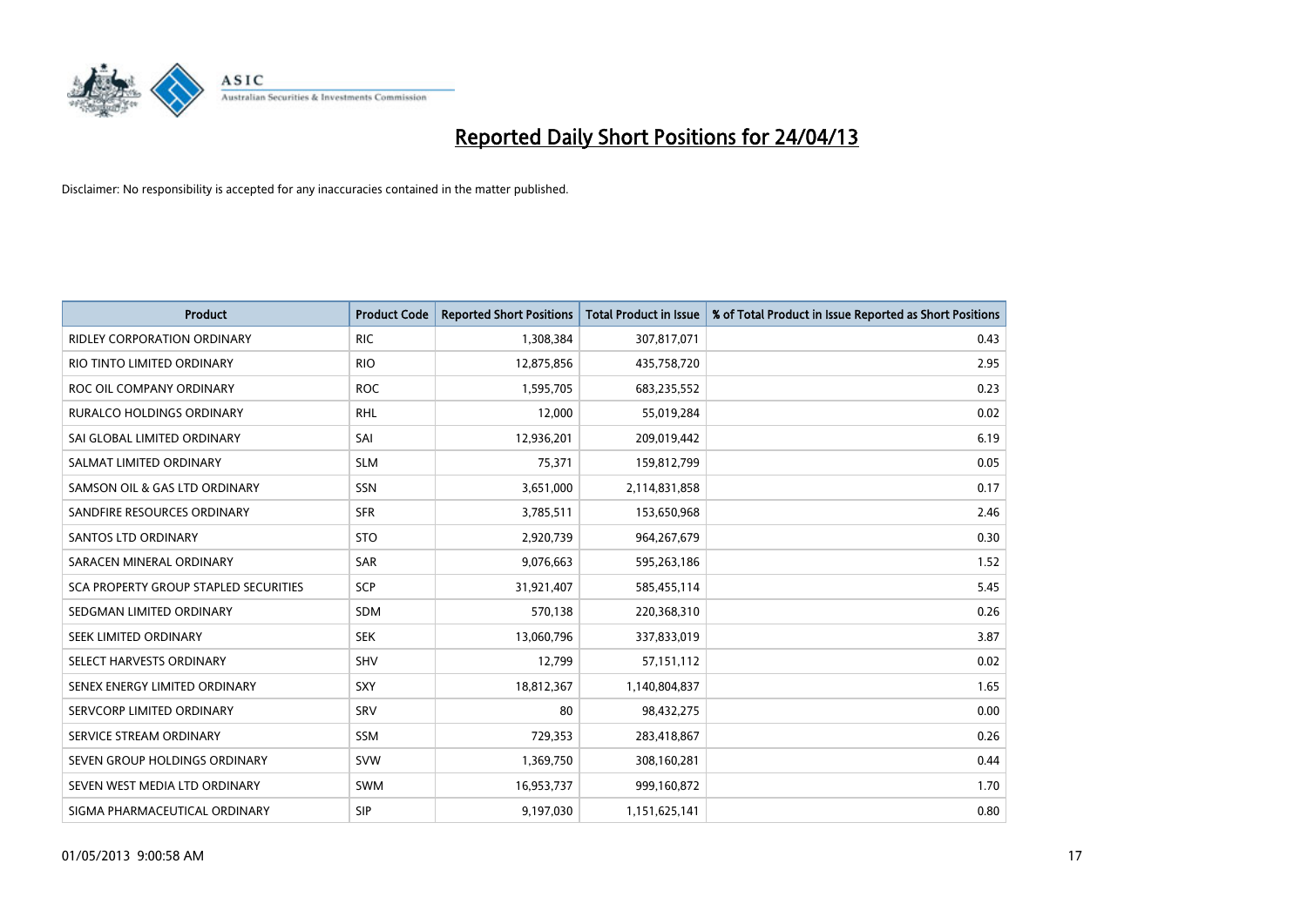

| <b>Product</b>                           | <b>Product Code</b> | <b>Reported Short Positions</b> | <b>Total Product in Issue</b> | % of Total Product in Issue Reported as Short Positions |
|------------------------------------------|---------------------|---------------------------------|-------------------------------|---------------------------------------------------------|
| SILEX SYSTEMS ORDINARY                   | <b>SLX</b>          | 1,644,811                       | 170,232,464                   | 0.97                                                    |
| SILVER CHEF LIMITED ORDINARY             | <b>SIV</b>          | 12,022                          | 28,762,745                    | 0.04                                                    |
| SILVER LAKE RESOURCE ORDINARY            | <b>SLR</b>          | 4,640,591                       | 379,048,750                   | 1.22                                                    |
| SIMS METAL MGMT LTD ORDINARY             | SGM                 | 14,411,229                      | 204,309,387                   | 7.05                                                    |
| SINGAPORE TELECOMM. CHESS DEPOSITARY INT | SGT                 | 1,099,147                       | 194,460,137                   | 0.57                                                    |
| SIRIUS RESOURCES NL ORDINARY             | <b>SIR</b>          | 807,215                         | 224,620,167                   | 0.36                                                    |
| SIRTEX MEDICAL ORDINARY                  | <b>SRX</b>          | 714,824                         | 55,768,136                    | 1.28                                                    |
| SKILLED GROUP LTD ORDINARY               | <b>SKE</b>          | 4,122,652                       | 233,533,526                   | 1.77                                                    |
| <b>SKY NETWORK ORDINARY</b>              | <b>SKT</b>          | 150,000                         | 389,139,785                   | 0.04                                                    |
| SKYCITY ENT GRP LTD ORDINARY             | <b>SKC</b>          | 132,313                         | 576,958,340                   | 0.02                                                    |
| <b>SLATER &amp; GORDON ORDINARY</b>      | SGH                 | 2,686                           | 170,537,215                   | 0.00                                                    |
| SMS MANAGEMENT, ORDINARY                 | SMX                 | 2,328,418                       | 69,378,477                    | 3.36                                                    |
| SONIC HEALTHCARE ORDINARY                | SHL                 | 9,852,381                       | 396,207,681                   | 2.49                                                    |
| SOUL PATTINSON (W.H) ORDINARY            | SOL                 | 13,487                          | 239,395,320                   | 0.01                                                    |
| SP AUSNET STAPLED SECURITIES             | <b>SPN</b>          | 27,154,928                      | 3,367,543,113                 | 0.81                                                    |
| SPARK INFRASTRUCTURE STAPLED NOTE & UNIT | SKI                 | 48,819,089                      | 1,326,734,264                 | 3.68                                                    |
| SPDR 200 FUND ETF UNITS                  | <b>STW</b>          | 39,158                          | 46,151,346                    | 0.08                                                    |
| ST BARBARA LIMITED ORDINARY              | <b>SBM</b>          | 11,529,212                      | 488,074,077                   | 2.36                                                    |
| STARPHARMA HOLDINGS ORDINARY             | SPL                 | 10,978,050                      | 283,665,948                   | 3.87                                                    |
| STHN CROSS MEDIA ORDINARY                | SXL                 | 7,814,175                       | 704,858,524                   | 1.11                                                    |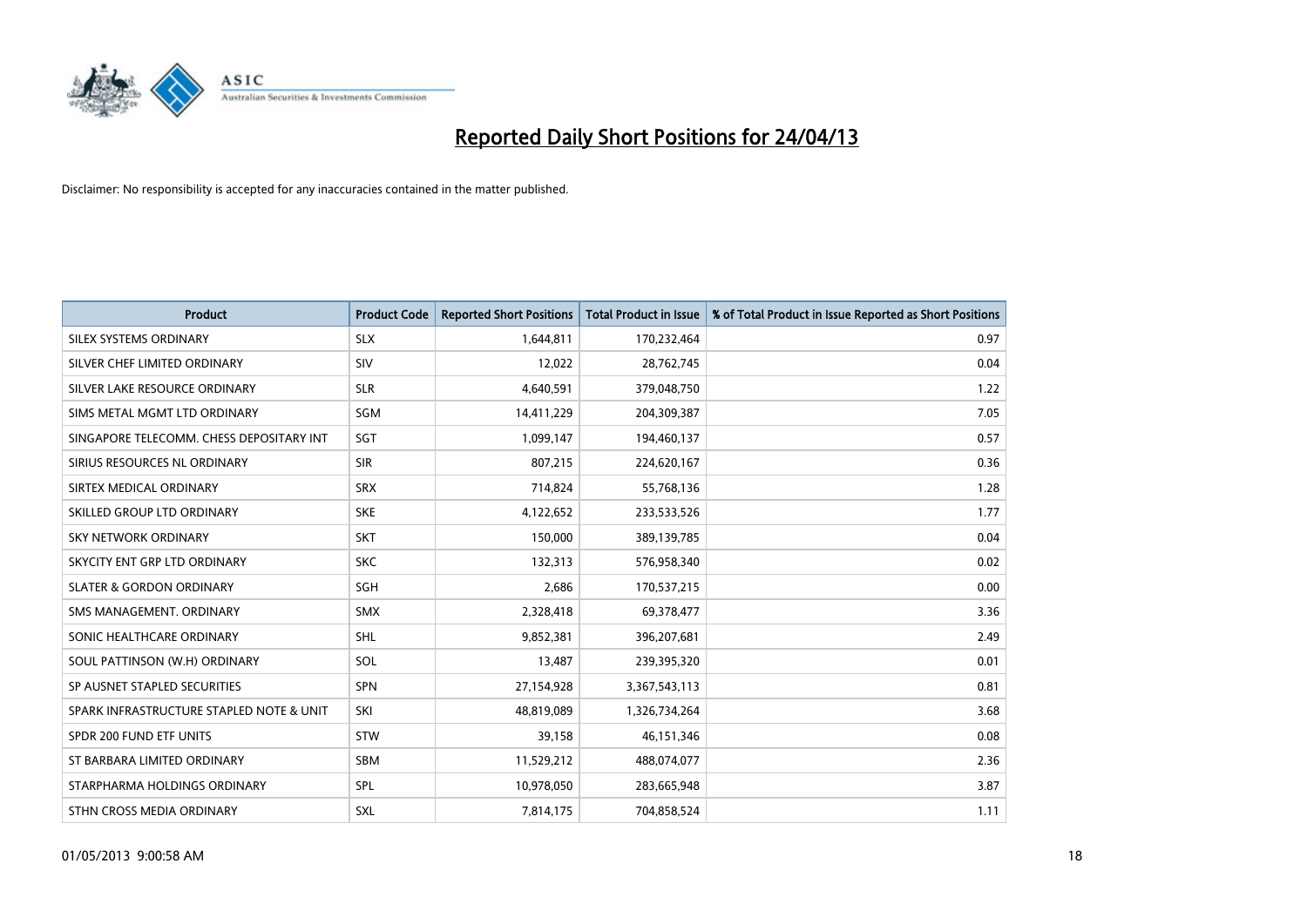

| <b>Product</b>                       | <b>Product Code</b> | <b>Reported Short Positions</b> | <b>Total Product in Issue</b> | % of Total Product in Issue Reported as Short Positions |
|--------------------------------------|---------------------|---------------------------------|-------------------------------|---------------------------------------------------------|
| STOCKLAND UNITS/ORD STAPLED          | SGP                 | 17,257,600                      | 2,202,657,963                 | 0.78                                                    |
| STRAITS RES LTD. ORDINARY            | <b>SRO</b>          | 85,933                          | 1,164,150,159                 | 0.01                                                    |
| STW COMMUNICATIONS ORDINARY          | SGN                 | 143,735                         | 403,828,512                   | 0.04                                                    |
| SUNCORP GROUP LTD ORDINARY           | <b>SUN</b>          | 6,488,933                       | 1,286,600,980                 | 0.50                                                    |
| SUNCORP-METWAY, PREF SHARES          | <b>SBKPB</b>        | 492                             | 7,350,000                     | 0.01                                                    |
| SUNDANCE ENERGY ORDINARY             | <b>SEA</b>          | 1,511,622                       | 402,304,140                   | 0.38                                                    |
| SUNDANCE RESOURCES ORDINARY          | <b>SDL</b>          | 25,285,979                      | 3,072,110,985                 | 0.82                                                    |
| SUNLAND GROUP LTD ORDINARY           | <b>SDG</b>          | 18,391                          | 189,417,674                   | 0.01                                                    |
| SUPER RET REP LTD ORDINARY           | <b>SUL</b>          | 616,555                         | 196,472,811                   | 0.31                                                    |
| SYD AIRPORT STAPLED US PROHIBIT.     | SYD                 | 23,180,408                      | 1,861,210,782                 | 1.25                                                    |
| SYRAH RESOURCES ORDINARY             | <b>SYR</b>          | 352,095                         | 147,767,623                   | 0.24                                                    |
| <b>TABCORP HOLDINGS LTD ORDINARY</b> | <b>TAH</b>          | 15,197,114                      | 744,885,690                   | 2.04                                                    |
| TALON PETROLEUM LTD ORDINARY         | <b>TPD</b>          | 38,218                          | 98,135,433                    | 0.04                                                    |
| TANAMI GOLD NL ORDINARY              | <b>TAM</b>          | 41                              | 587,548,523                   | 0.00                                                    |
| TAP OIL LIMITED ORDINARY             | <b>TAP</b>          | 893,016                         | 241,608,606                   | 0.37                                                    |
| TASSAL GROUP LIMITED ORDINARY        | <b>TGR</b>          | 49,032                          | 146,304,404                   | 0.03                                                    |
| TATTS GROUP LTD ORDINARY             | <b>TTS</b>          | 15,962,667                      | 1,402,686,978                 | 1.14                                                    |
| TELECOM CORPORATION ORDINARY         | <b>TEL</b>          | 15,142,254                      | 1,816,996,340                 | 0.83                                                    |
| TELSTRA CORPORATION, ORDINARY        | <b>TLS</b>          | 25,265,960                      | 12,443,074,357                | 0.20                                                    |
| TEN NETWORK HOLDINGS ORDINARY        | <b>TEN</b>          | 88,065,195                      | 2,586,970,845                 | 3.40                                                    |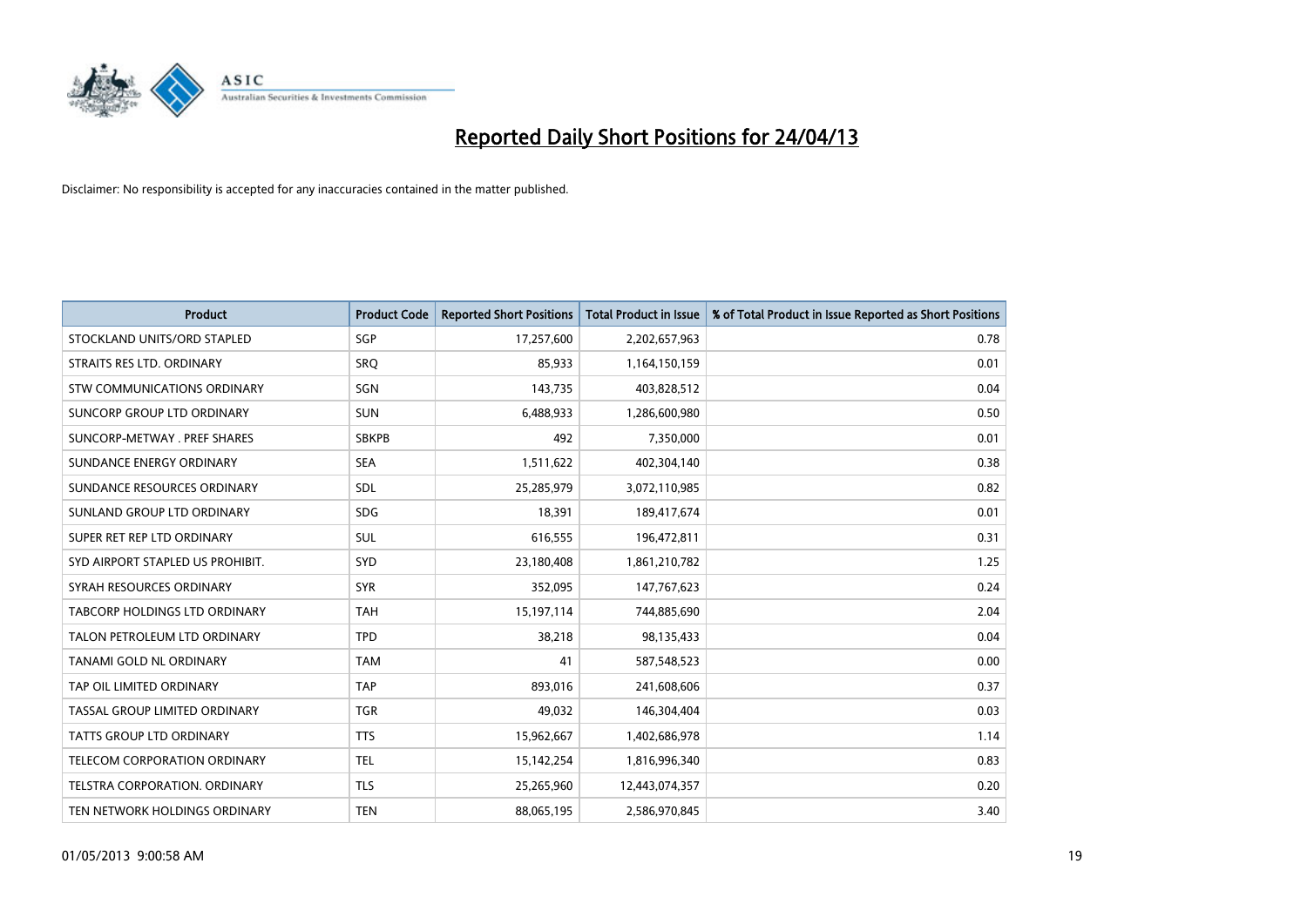

| <b>Product</b>                       | <b>Product Code</b> | <b>Reported Short Positions</b> | <b>Total Product in Issue</b> | % of Total Product in Issue Reported as Short Positions |
|--------------------------------------|---------------------|---------------------------------|-------------------------------|---------------------------------------------------------|
| TERANGA GOLD CORP CDI 1:1            | <b>TGZ</b>          | 139,583                         | 172,616,806                   | 0.08                                                    |
| THE REJECT SHOP ORDINARY             | <b>TRS</b>          | 2,143,153                       | 26,092,220                    | 8.21                                                    |
| TIGER RESOURCES ORDINARY             | TGS                 | 2,649,798                       | 674,770,269                   | 0.39                                                    |
| TOLL HOLDINGS LTD ORDINARY           | <b>TOL</b>          | 31,013,923                      | 717,133,875                   | 4.32                                                    |
| TOX FREE SOLUTIONS ORDINARY          | <b>TOX</b>          | 1,056,801                       | 115,999,858                   | 0.91                                                    |
| TPG TELECOM LIMITED ORDINARY         | <b>TPM</b>          | 890,895                         | 793,808,141                   | 0.11                                                    |
| TRADE ME GROUP ORDINARY              | <b>TME</b>          | 585,485                         | 396,017,568                   | 0.15                                                    |
| TRANSFIELD SERVICES ORDINARY         | <b>TSE</b>          | 13,301,644                      | 512,457,716                   | 2.60                                                    |
| TRANSPACIFIC INDUST, ORDINARY        | <b>TPI</b>          | 3,325,023                       | 1,578,563,490                 | 0.21                                                    |
| TRANSURBAN GROUP TRIPLE STAPLED SEC. | <b>TCL</b>          | 4,544,752                       | 1,481,594,818                 | 0.31                                                    |
| TREASURY WINE ESTATE ORDINARY        | <b>TWE</b>          | 17,417,681                      | 647,227,144                   | 2.69                                                    |
| TROY RESOURCES LTD ORDINARY          | <b>TRY</b>          | 2,845,517                       | 91,318,649                    | 3.12                                                    |
| <b>UGL LIMITED ORDINARY</b>          | UGL                 | 10,528,830                      | 166,511,240                   | 6.32                                                    |
| UNILIFE CORPORATION CDI 6:1          | <b>UNS</b>          | 2,531                           | 253,734,744                   | 0.00                                                    |
| UXC LIMITED ORDINARY                 | <b>UXC</b>          | 568,000                         | 308,806,649                   | 0.18                                                    |
| VILLAGE ROADSHOW LTD ORDINARY        | <b>VRL</b>          | 18,826                          | 159,467,366                   | 0.01                                                    |
| VIRGIN AUS HLDG LTD ORDINARY         | VAH                 | 57,023,890                      | 2,581,231,776                 | 2.21                                                    |
| VNGD AUS SHARES ETF UNITS            | <b>VAS</b>          | 774                             | 6,027,438                     | 0.01                                                    |
| <b>VOCUS COMMS LTD ORDINARY</b>      | <b>VOC</b>          | 112,671                         | 78,017,825                    | 0.14                                                    |
| <b>WATPAC LIMITED ORDINARY</b>       | <b>WTP</b>          | 230,014                         | 184,332,526                   | 0.12                                                    |